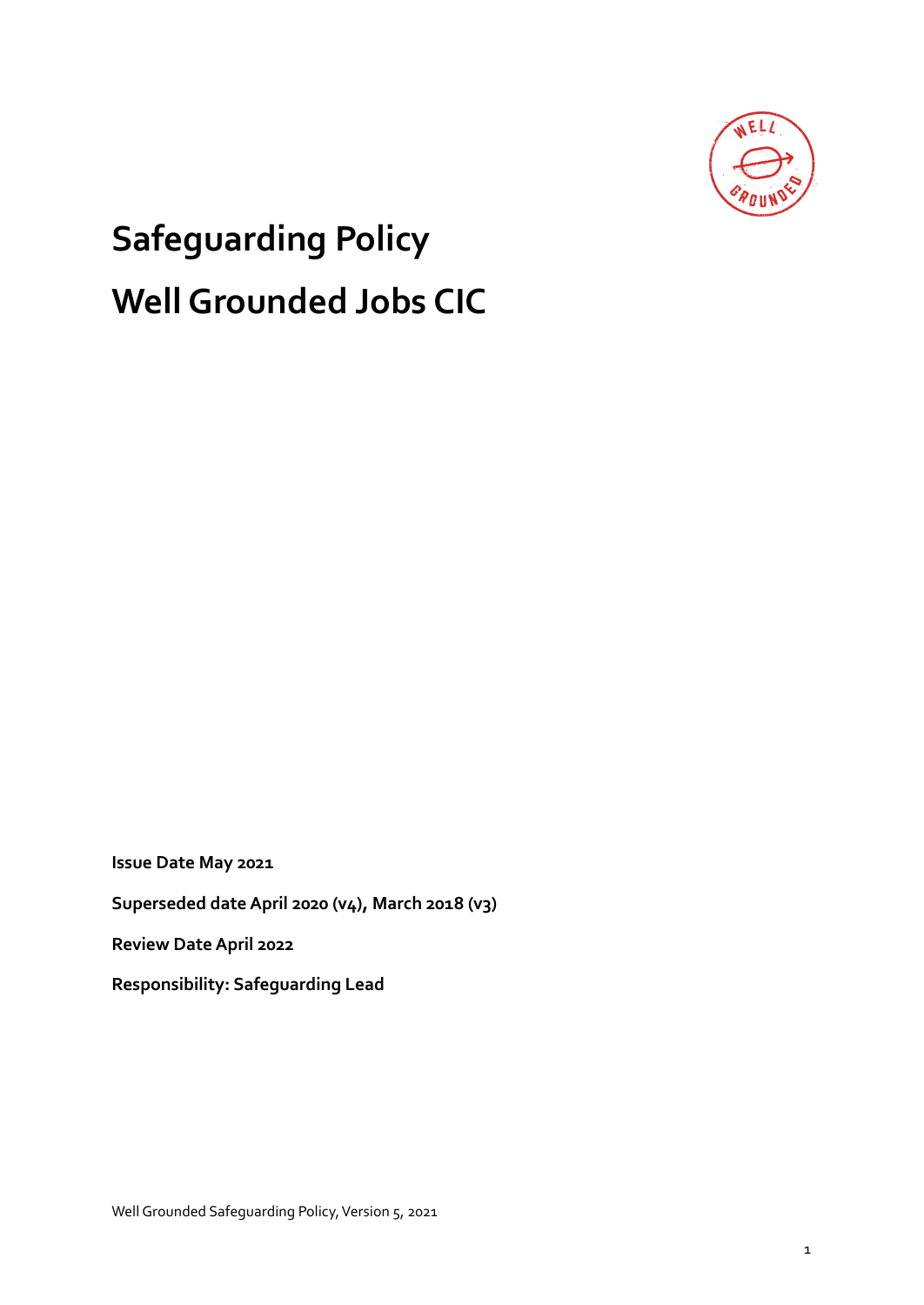| <b>WELL GROUNDED JOBS CIC</b>                     | 4              |
|---------------------------------------------------|----------------|
| <b>INTRODUCTION</b>                               | 4              |
| <b>POLICY AIMS</b>                                | 4              |
| <b>SCOPE OF THE POLICY</b>                        | 4              |
| <b>KEY PRINCIPLES</b>                             | 5              |
| <b>ROLES AND RESPONSIBILITIES</b>                 | 5              |
| <b>CONTRACTORS AND PARTNERS</b>                   | $\overline{7}$ |
| <b>B. SAFEGUARDING AT WELL GROUNDED</b>           | 8              |
| RECRUITMENT, TRAINING & DEVELOPMENT               | 8              |
| <b>WORK EXPERIENCE PLACEMENTS</b>                 | 9              |
| <b>HEALTH AND SAFETY</b>                          | 9              |
| <b>HANDLING ALLEGATIONS</b>                       | 9              |
| <b>COMMUNICATION</b>                              | 9              |
| TALKING TO PARENTS/CARERS                         | 10             |
| <b>INFORMATION EXCHANGE &amp; CONFIDENTIALITY</b> | 10             |
| <b>DATA PROJECTION</b>                            | 11             |
| <b>DEFINITIONS</b>                                | 11             |
| PREVENTING RADICALISATION & EXTREMISM             | 13             |
| RESPONDING TO NON-RECENT ABUSE                    | 13             |
| <b>C. RESPONDING TO AND REPORTING ABUSE</b>       | 15             |
| <b>GUIDELINES FOR DEALING WITH AN INCIDENT</b>    | 15             |
| INTERNAL REPORTING PROCEDURE:                     | 16             |
| <b>GUIDELINES FOR PHOTOGRAPHY AND FILMING</b>     | 16             |
| <b>ALLEGATIONS AGAINST EMPLOYEES</b>              | 16             |
| <b>HANDLING OF DIFFICULT SITUATIONS</b>           | 18             |
| <b>GUIDELINES FOR ONLINE SAFETY</b>               | 19             |
| <b>FURTHER INFORMATION</b>                        | 19             |
| APPENDIX A: SHARING INFORMATION                   | 22             |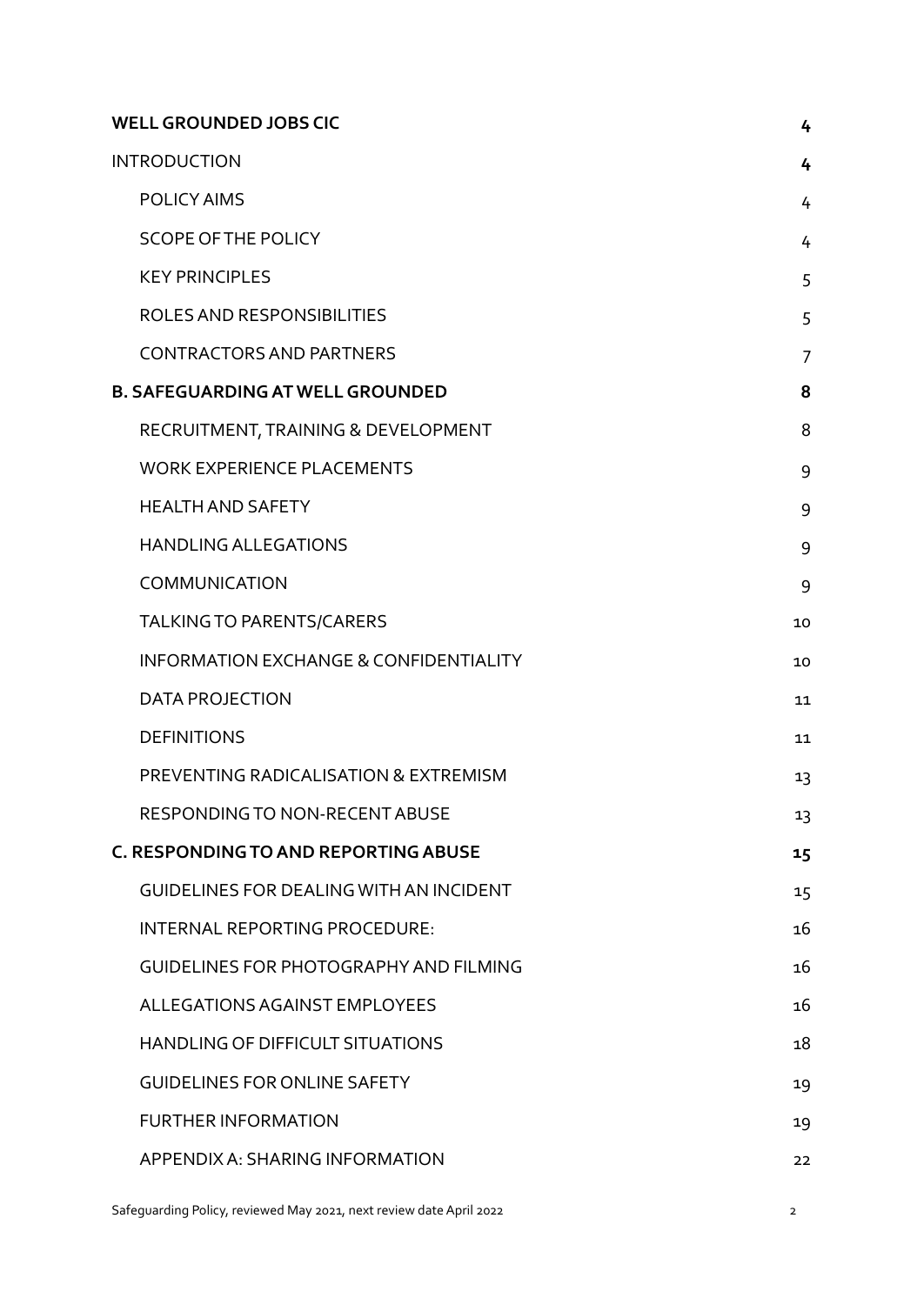| APPENDIX B: GLOSSARY OF USEFUL TERMS          | 23  |
|-----------------------------------------------|-----|
| APPENDIX C: RECOGNITION OF ABUSE AND BULLYING | 24  |
| APPENDIX D: GOOD PRACTICE GUIDELINES          | 28. |
| APPENDIX E: HANDLING DIFFICULT SITUATIONS     | 29  |
| APPENDIX F: REPORTING                         | 30  |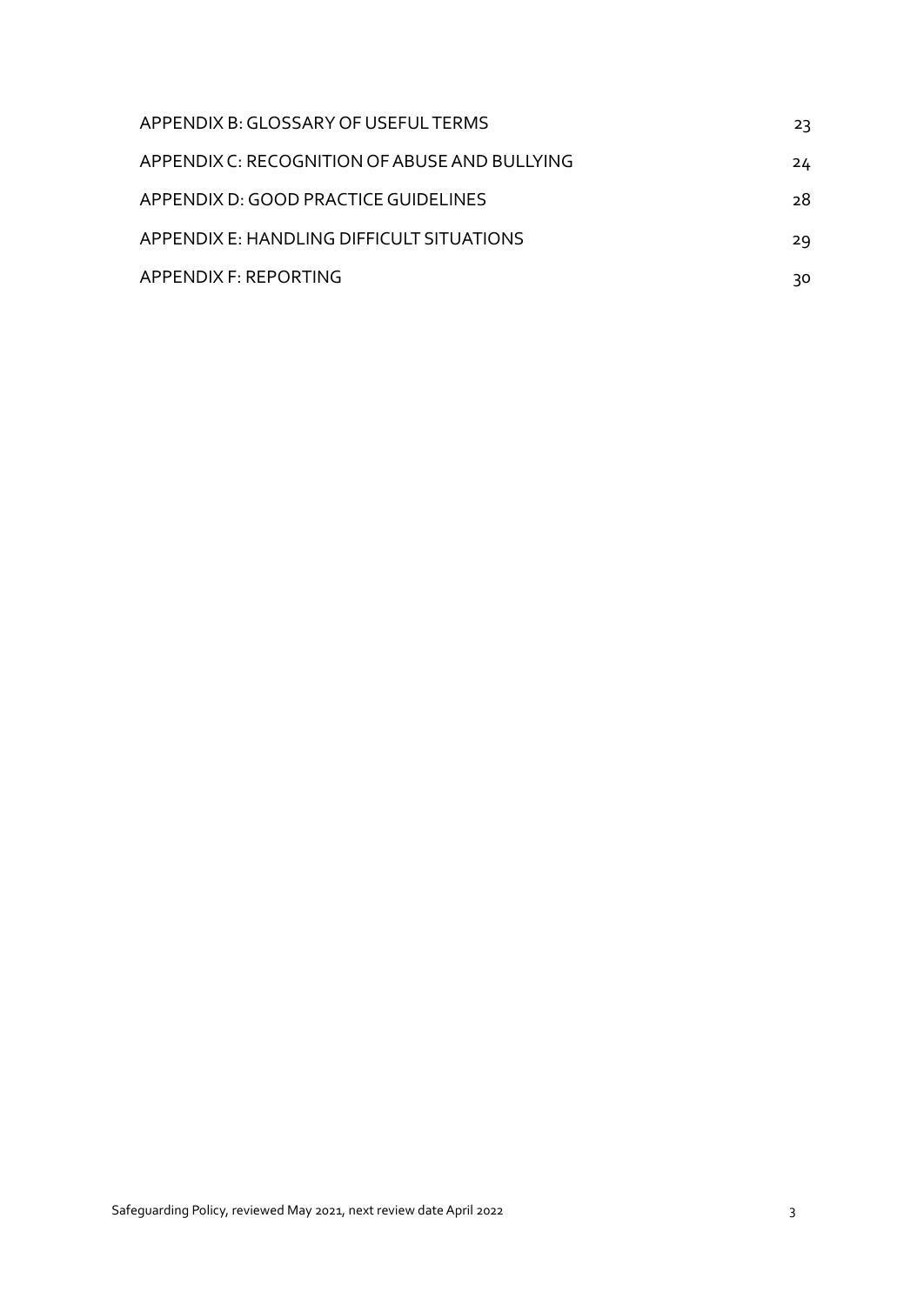# <span id="page-3-0"></span>**WELLGROUNDED JOBS CIC**

# <span id="page-3-1"></span>**A. INTRODUCTION**

Well Grounded has a duty under section 11 of the Children Act 2004 to ensure that their activities, and services provided on their behalf, are discharged with regard to the need to safeguard and promote the welfare of children. For the sake of the work we do, we follow the policy for all ages.

Well Grounded also has the responsibility to work with partners to ensure that adults, who are at risk of abuse, receive protection and support.

Well Grounded is committed to ensuring that all children and adults are protected and kept safe from harm. We have a responsibility to safeguard and promote the well-being of children and adults so that they enjoy a safe and positive environment free from harassment and bullying, however, we recognise that not all children and adults have positive experiences in their life.

We are committed to our role to promote the welfare of children and adults by encouraging good practice.

## <span id="page-3-2"></span>**POLICY AIMS**

The aims of this policy are to:

- Guide and support effective implementation of policies and procedures as well as the maintenance of systems to safeguard children and adults during Well Grounded's activities.
- Provide confidence in Well Grounded's policies and practice in respect of the safe supervision of children and adults at risk.
- Ensure that children/adults and their parents have confidence in Well Grounded policies and practices in respect of the safe supervision of children and adults at risk.
- Ensure that concerns about abuse are reported promptly to the appropriate authorities.
- Assist all employees, Apprentices, volunteers, trustees, visitors, partners and contractors involved in Well Grounded's activities to recognise and respond to the signs of possible abuse, and to protect themselves against allegations of abuse.
- Ensure that Well Grounded's role and responsibility in protecting children and adults at risk from abuse is clear.
- Raise awareness of issues and procedures around safeguarding children and adults at risk.

#### <span id="page-3-3"></span>**SCOPE OF THE POLICY**

- This policy covers all employees, volunteers, trustees, partners, contractors and voluntary organisations involved in Well Grounded's activities.
- It should be readily available to all these individuals via Well Grounded's shared drive and on the website.
- Well Grounded recognises that the LSCB's (Local Safeguarding and Children's Board) Children's Social Care, Safeguarding Adult Board and the Police are the lead agencies in each region regarding child and adult protection.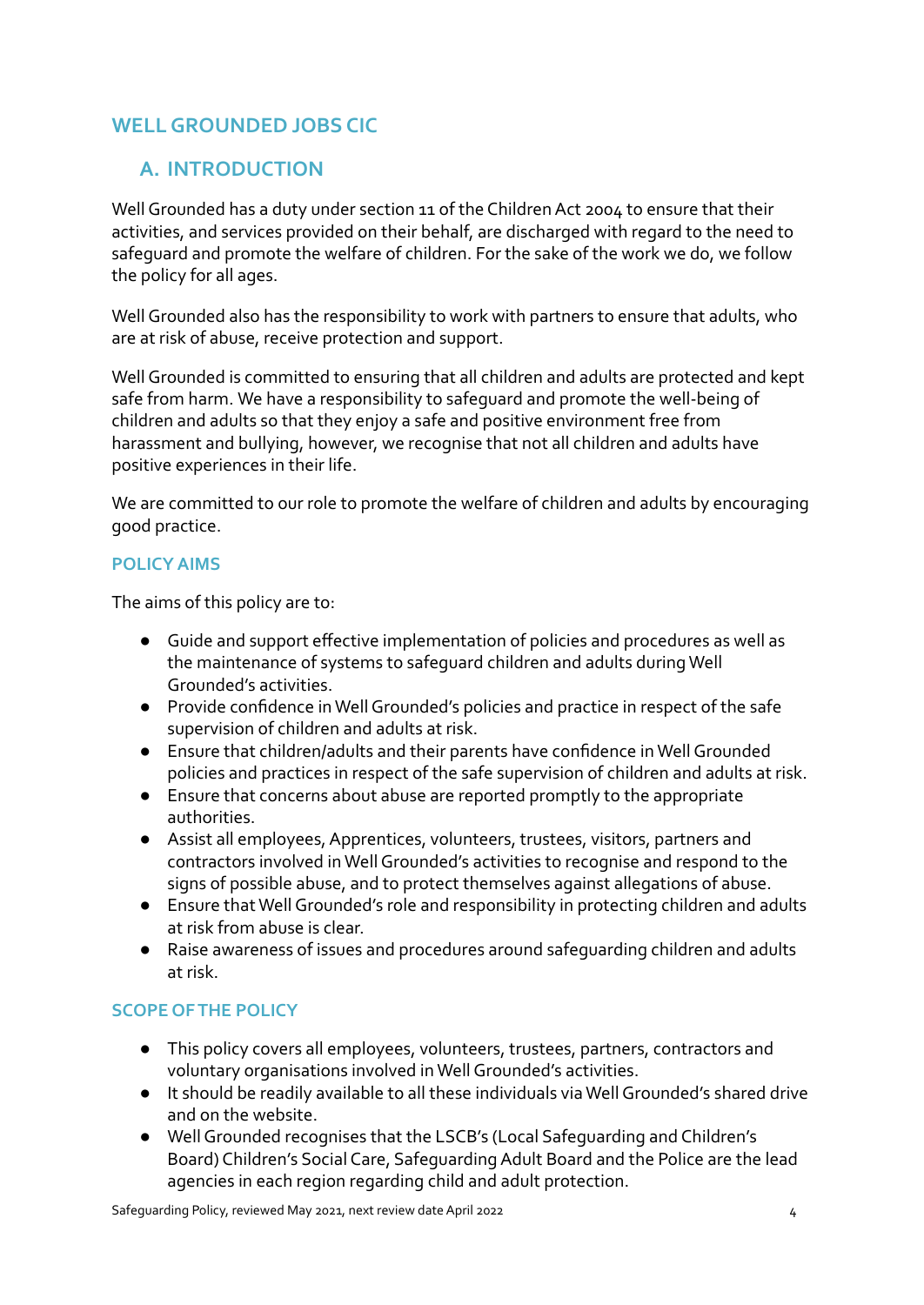- Well Grounded also recognises that everyone has a responsibility for child protection and protecting adults at risk, including all employees, volunteers, and stakeholders.
- This is a company policy. However, different service areas and venues may have specific additional policies and operating procedures that need to be adhered to when working in those particular service areas.
- Well Grounded regularly works with partners and contractors from a variety of sectors. This policy will be drawn to the attention of, and made available to, all agencies and organisations in partnership working situations.

# <span id="page-4-0"></span>**KEY PRINCIPLES**

The guidance given in this policy document is based on the following key principles:

- The welfare of children and adults at risk is the primary concern.
- All children and adults at risk, whatever their age, culture, disability, gender, language, race, religion or belief and/ or sexual orientation have the right to protection from abuse.
- All incidents of suspected poor practice and/ or allegations of poor practice should be taken seriously and responded to quickly and appropriately; this includes allegations of poor practice against employees, sub-contractors, volunteers and contractors.

# <span id="page-4-1"></span>**ROLES AND RESPONSIBILITIES**

Well Grounded reporting structure

- → Well Grounded Directors, overall accountability
- → CEO, Safeguarding Lead
- → Head of Marketing & Partnerships, Safeguarding Manager
- → Employees
- 1. Temporary amendments to this policy
	- When the CEO is on maternity leave, their accountabilities and responsibilities with this policy and in practice will transfer to the Interim CEO, who retains accountability for any responsibility of the Operations and Performance Director. During the maternity period, any reference to CEO, Eve Wagg should be read as Interim CEO, Mike Rogers. This temporary amendment will apply from September 2021 to September 2022 inclusive.
- 2. Board of Directors
	- The Well Grounded Directors are responsible for approving the Safeguarding Policy, for reviewing it and understanding their obligations, and for ensuring that the policy is reviewed regularly.
	- Safeguarding is a standing item at each Board meeting, which occurs at least every quarter.
	- Directors will receive updates on incidents, analysis of trends, training needs, and actions taken to mitigate risks associated with safeguarding.
	- Directors are responsible for ensuring that those benefiting from, or working with, Well Grounded, are not harmed in any way through contact with it.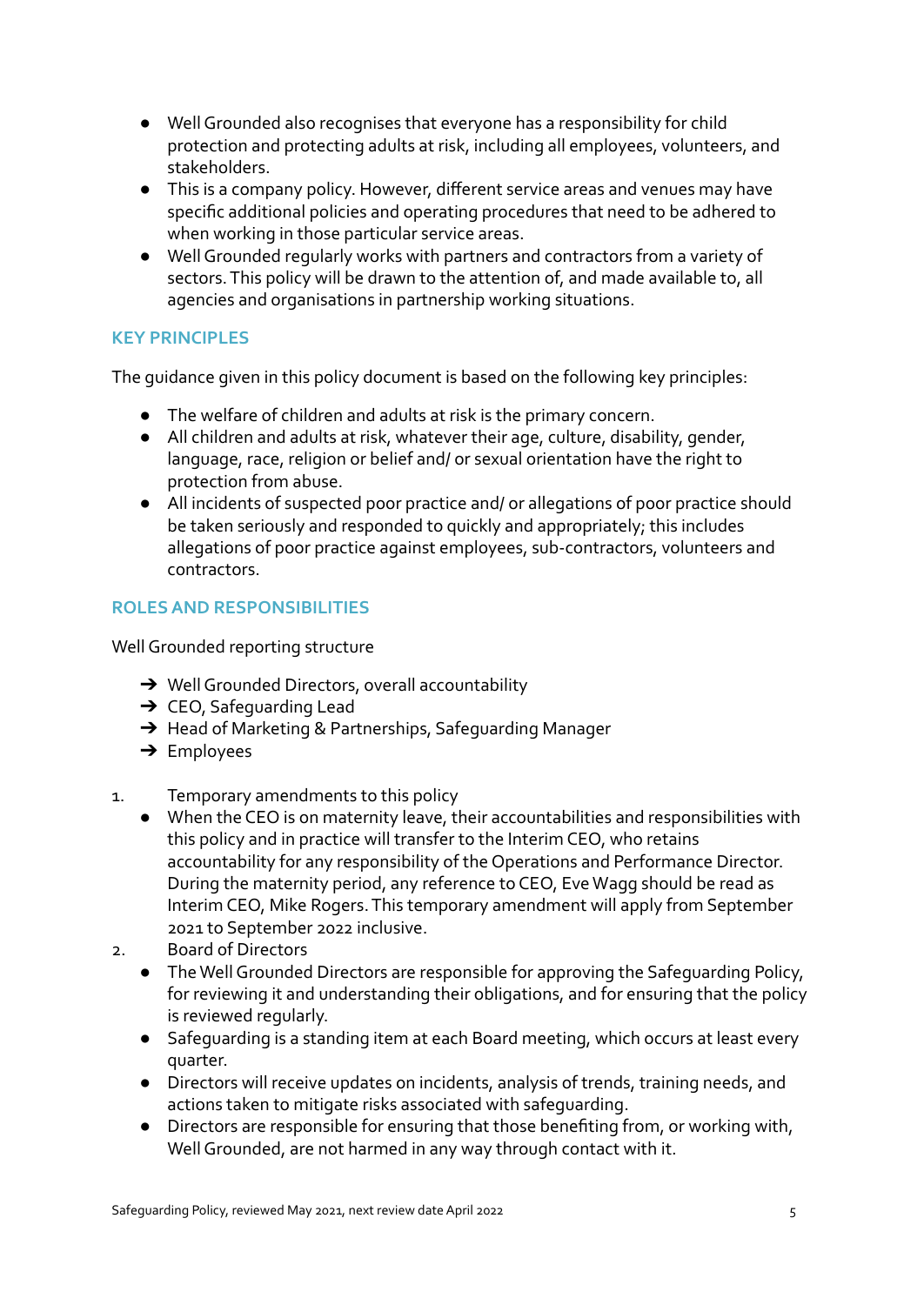- 3. Safeguarding Lead
	- CEO has overall responsibility for Safeguarding and Child and Adult Protection across Well Grounded.
	- Duties of this role include:
		- Provide oversight and leadership of safeguarding matters
		- Provide updates to Directors and ensure they are informed of and understand their obligations regarding safeguarding
		- Ensure compliance with Well Grounded's policies in the context of safeguarding
		- Ensure resource is in place to provide training and support to staff as required
		- Review and update the Safeguarding Policy.
- 4. Safeguarding Manager
	- Well Grounded's Safeguarding Manager is the Head of Partnerships & Communications.
	- The Safeguarding Manager supports the Safeguarding Lead, deputises as required and is responsible for coordinating action within Well Grounded and liaising with other agencies.
	- All incidents must be reported via the appropriate form on GoogleDrive to the Safeguarding Manager.
	- Reports submitted will be logged along with the report and any associated documents and follow ups on a secure site for monitoring and record retention purposes.
	- The Safeguarding Manager will ensure incidents are classified as either active or closed depending on the status and levels of support provided. They are responsible for monitoring incidents.
	- The Safeguarding Manager will source appropriate and relevant training for all staff.
	- The Safeguarding Manager should be the first point of contact regarding an incident, or to discuss a concern.
	- The Safeguarding Manager should inform their team of who the point of contact is when they are not available.
	- The Safeguarding Manager is responsible for ensuring their local contact lists are kept up to date and reflect the local context and needs.
- 5. Managing Director
	- The Managing Director, will complete criminal background checks for all incoming staff and retain these records in line with Well Grounded's Data Protection Policy. In her absence, the CEO, still completes these checks.
	- The Managing Director, will ensure that all visitors and volunteers will read and sign Well Grounded's (Visitors) Code of Conduct, in their absence, the Operations and Performance Director will ensure this is complete
	- The MD is responsible for the Data Protection and Online Safety policies, in their absence, the Operations and Performance Director will ensure this is complete
- 6. Line Managers
	- Must ensure that the Safeguarding Policy is explained to new staff as part of their induction, is understood, and implemented as required,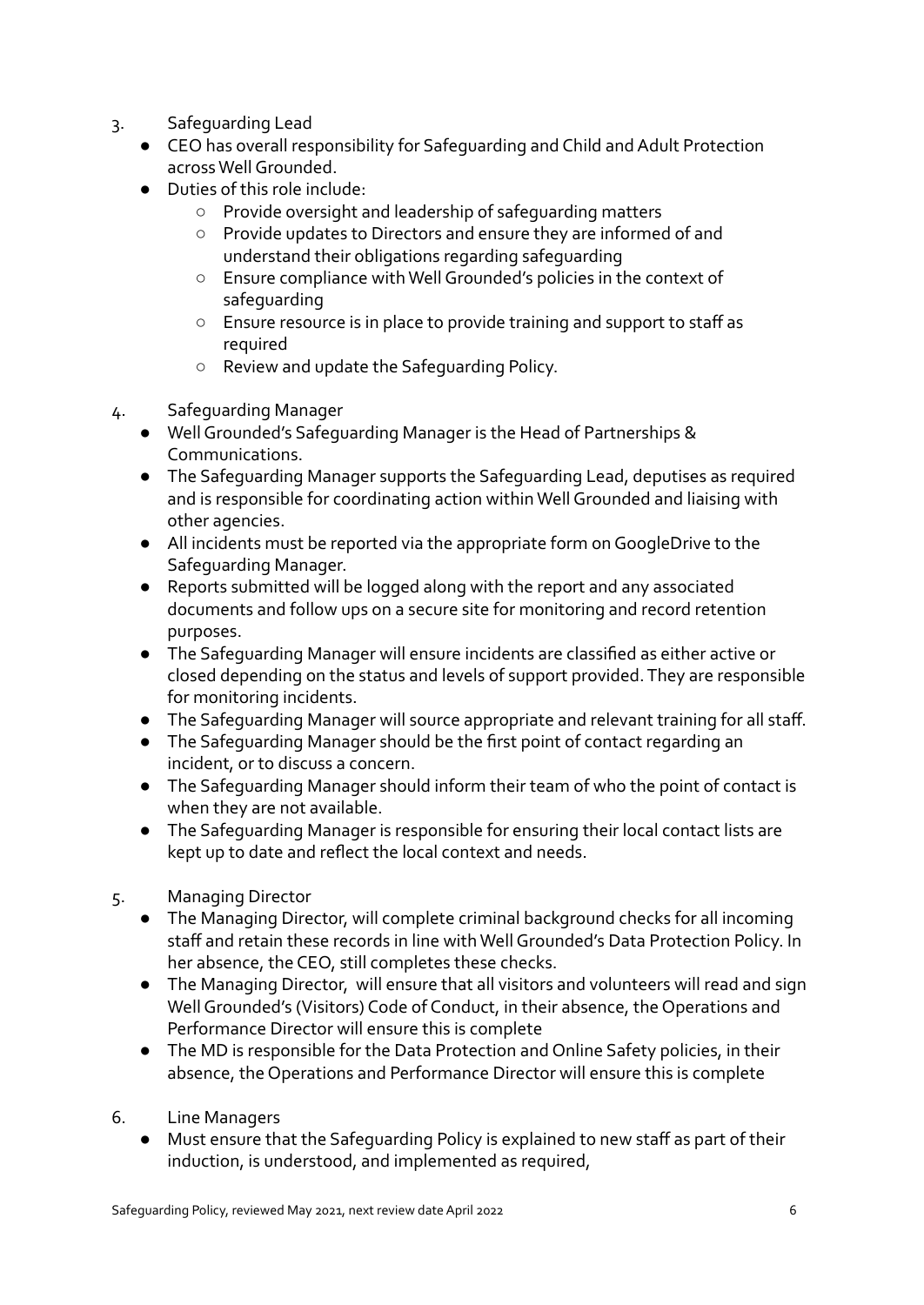- Must ensure that staff submit reports in line with the policy and consult with the Safeguarding Manager or Safeguarding Lead if there are concerns regarding a participant.
- Must implement and uphold relevant HR Policies should concerns be raised regarding a member of staff.
- 7. All staff
	- Must provide a safe environment in which people can learn.
	- Must be aware of the systems within Well Grounded that support safeguarding.
	- Must identify concerns early and provide help for children and adults at risk, to prevent concerns from escalating. Well Grounded and their staff form part of the wider safeguarding system for children and adults at risk. This system is described in statutory guidance [Working together to safeguard children.](https://assets.publishing.service.gov.uk/government/uploads/system/uploads/attachment_data/file/779401/Working_Together_to_Safeguard-Children.pdf)
	- Well Grounded will work with social care, the police, health services and other services to promote the welfare of children and adults at risk to protect them from harm.
	- Must be aware of their local early help process and understand their role see [Working together to safeguard children.](https://assets.publishing.service.gov.uk/government/uploads/system/uploads/attachment_data/file/779401/Working_Together_to_Safeguard-Children.pdf)
	- Should be aware of the process for making referrals to Children social care and for statutory assessments under the Children Act 1989's section 17 (Children in need) and Section 47 (Child at risk of significant harm) that may follow a referral, along with the role they might be expected to play in such assessments.
	- Must provide detailed and accurate reports of all incidents which must be submitted via the online form.

#### <span id="page-6-0"></span>**CONTRACTORS AND PARTNERS**

**Voluntary, private, employer and community sector providers** working in partnership with Well Grounded involving children and adults at risk will be made aware of the Well Grounded's Safeguarding Policy. Organisations that are grant aided will be encouraged to develop an appropriate policy as a condition of financial support.

Contractors will be expected to follow this policy unless they have their own policy, which has been recognised as an adequate substitute. The principles of safe recruitment will, therefore, be included in the terms of any contract drawn up between Well Grounded and contractors or agencies that provide services for, or adults to work with, children and adults at risk during the provision of our services.

Well Grounded will monitor compliance with the contract that will also include a requirement that the provider will not sub-contract to any personnel who have not been part of a safe recruitment process.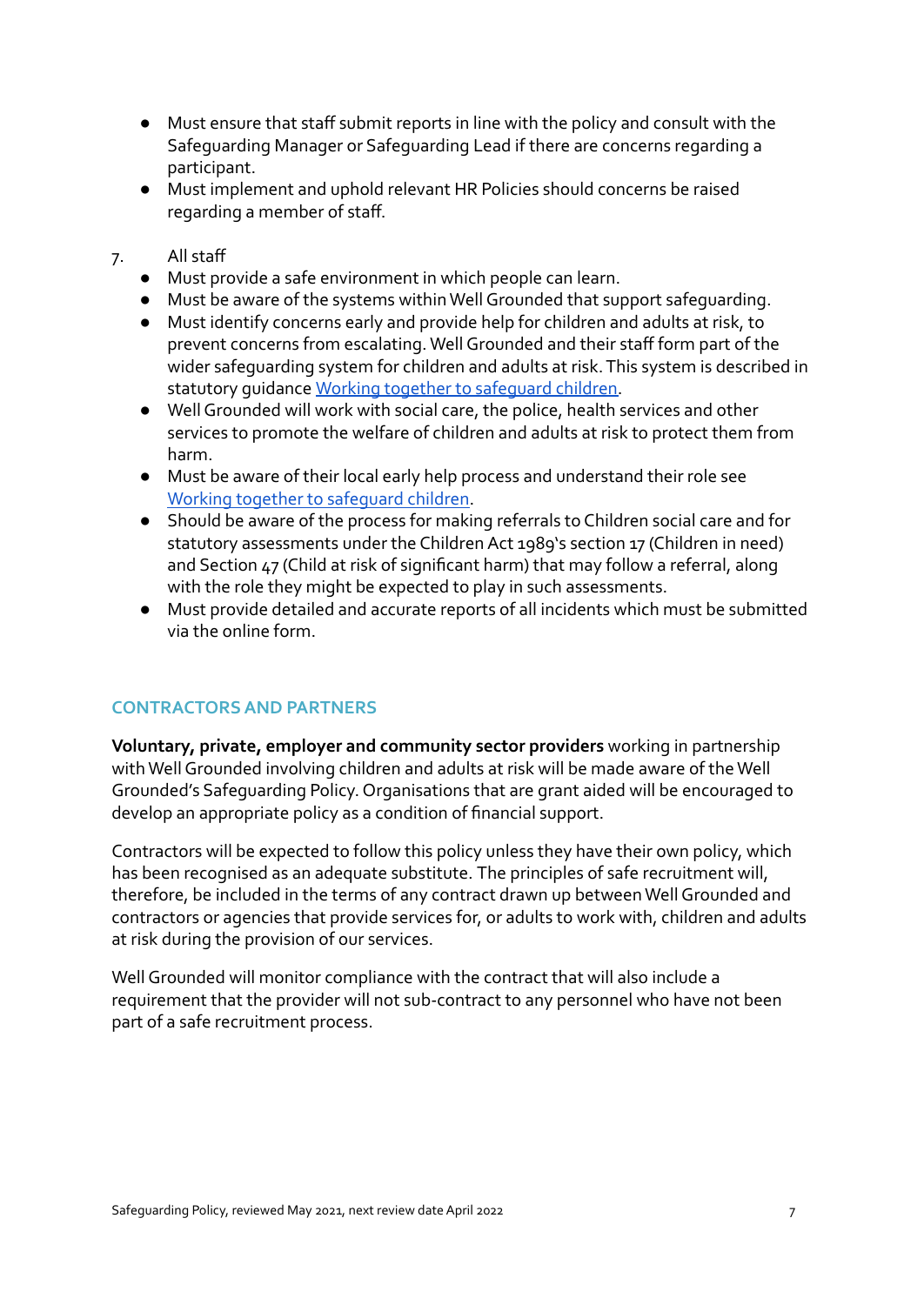# <span id="page-7-0"></span>**B. SAFEGUARDINGAT WELLGROUNDED**

- Well Grounded is a community interest company supporting adults at risk into employment in the coffee industry.
- Our activities include:
	- Classroom-based group activities and workshops, including discussions, mock interviews, individual work (e.g. preparing CVs, cover letters).
	- Technical activities in group settings, (e.g working on coffee machines)
	- One-to-one support to help people prepare and review action plans, set goals and measure their individual progress both virtually and face to face.
	- Online technical training and support.
	- In-work activities such as work placements, world of work visits, job trials, and employment (with and without training).
- Well Grounded supports a diverse range of people (aged 18 to 60 years) from disadvantaged communities who face a range of complex socio-economic barriers. Experiences and circumstances that might make our trainees particularly vulnerable include: Experience of abuse, living in care, the criminal justice system or homelessness, having learning difficulties, poor mental or physical health, being refugees/asylum seekers or fleeing violence (e.g. domestic, gang-related).
- We recognise and value diversity. We also recognise and seek to redress inequality and disadvantage – as an employer, service provider and in partnership with third parties.
- We aim to provide the services and support needed by each trainee, developing personal learning plans for each learner.

# <span id="page-7-1"></span>**RECRUITMENT, TRAINING & DEVELOPMENT**

Well Grounded will take all reasonable steps to prevent unsuitable people from working with children and adults. In particular, it will:

- Ensure all staff with responsibility for recruitment and selection are trained.
- The manager will evaluate the need for Disclosure and Barring Service (DBS) for all vacancies/ new posts
- As appropriate, ensure experience of working with children, young people and adults (and also cover any apparent gaps in employment history at interview).
- Confirm the identity of the prospective appointee. This will normally be done at interview stage. This information can then be cross-checked with the information required for the DBS check.
- All new Well Grounded employees will complete the NSPCC level 1 safeguarding Accreditation.
- Well grounded board members will complete the NSPCC safeguarding for governors/trustees Accreditation.
- Take up two references (one from current or most recent employer) and, as appropriate, enhanced disclosure check from DBS, prior to commencement of appointment. (There are sometimes difficulties in getting DBS checks back quickly, manager's may very often have to risk assess the situation. For example, can the individual be closely supervised until the DBS check is received or can the job be restructured, to remove the risk until the DBS check is received).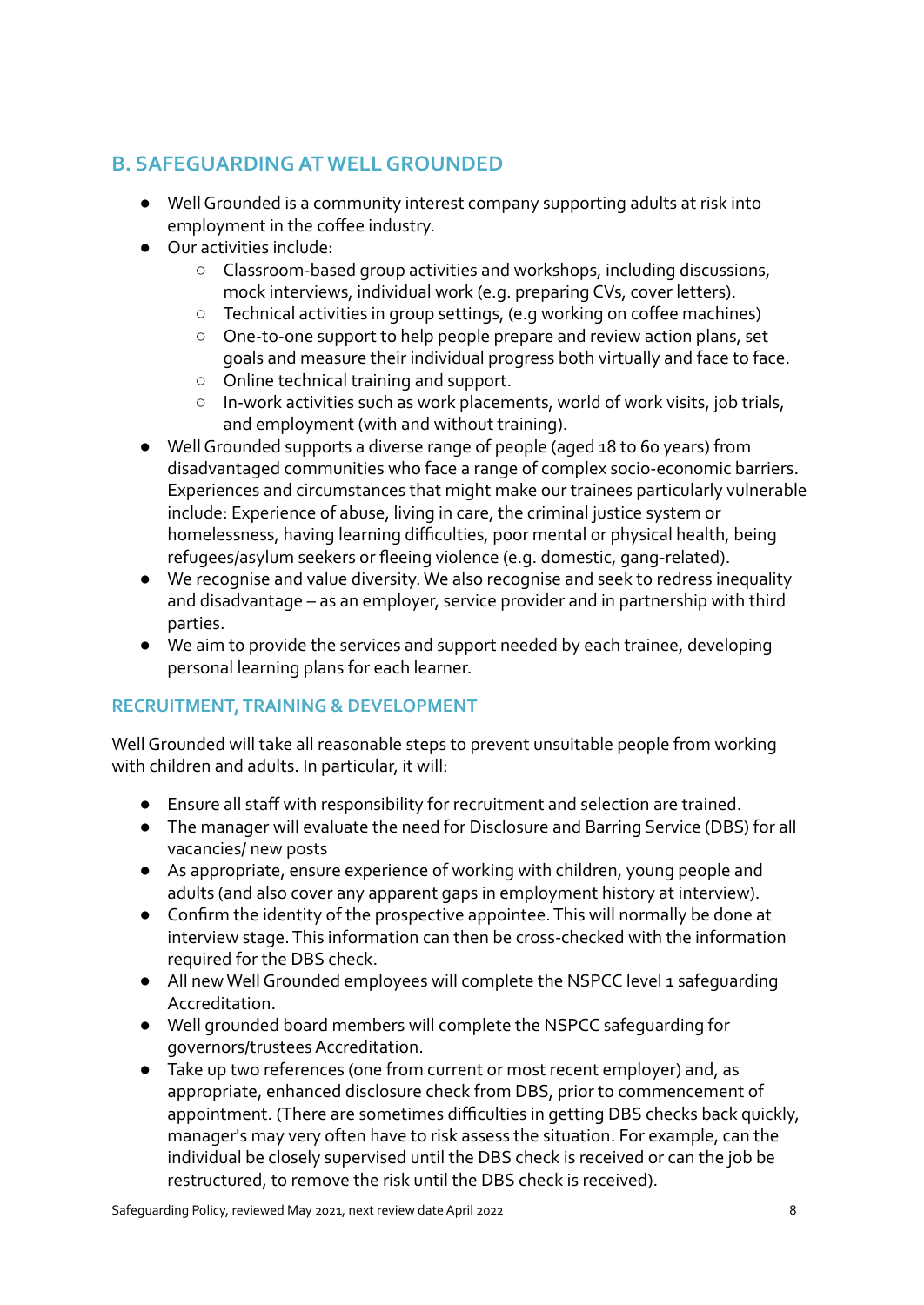- Complete regular monitoring during a new employees probationary period.
- Well Grounded will ensure that all employees who come into contact with children and adults will be DBS checked on a 3-yearly basis. This is to ensure that employee's records are current and up-to-date.
- Well Grounded has a responsibility to ensure all new employees undertake an induction programme. As part of this induction programme, Well Grounded will ensure employees are made aware of and understand their responsibilities in respect of its Safeguarding and Prevent Policies.
- Well Grounded will provide regular updates to training annually and when there are changes to external policies and or guidance that will require a change to practice.

#### <span id="page-8-0"></span>**WORK EXPERIENCE PLACEMENTS**

Before a young person or adult at risk commences in a placement or work experience, managers will need to make sure that they have followed the guidelines in the work experience policy and procedure.

#### <span id="page-8-1"></span>**HEALTH AND SAFETY**

- Under health and safety law, Well Grounded has the same legal responsibilities for the health, safety and welfare of young people and/ or adults, as its employees.
- Protecting the health and safety of young people and adults must be done in such a way that it complies with Well Grounded's legal responsibilities but at the same time does not restrict the young person or adult at risk's rights to autonomy, privacy or dignity.
- The management of Health and Safety at Work Regulations Act, 1999; requires that young people and adults are protected from risks to their health and safety taking into account that they may be:
- Inexperienced
- Have not been trained; and
- May not pay enough attention to health and safety.
- Risk Assessments will be carried out for all activities involving young people and adults before they start in employment, on work experience. The risk assessment will determine the level of supervision the young people or adult at risk requires.

See Management System/Health & Safety Policies for further guidance.

#### <span id="page-8-2"></span>**HANDLING ALLEGATIONS**

- When collecting and recording details relating to concerns or an allegation, it is important for staff to distinguish between fact, hearsay and opinion.
- Opinions expressed should only be those relevant to the situation being reported and remain respectful and appropriate in tone.

This will vary depending on whether the concern is around welfare or criminality

#### <span id="page-8-3"></span>**COMMUNICATION**

Concerns about welfare: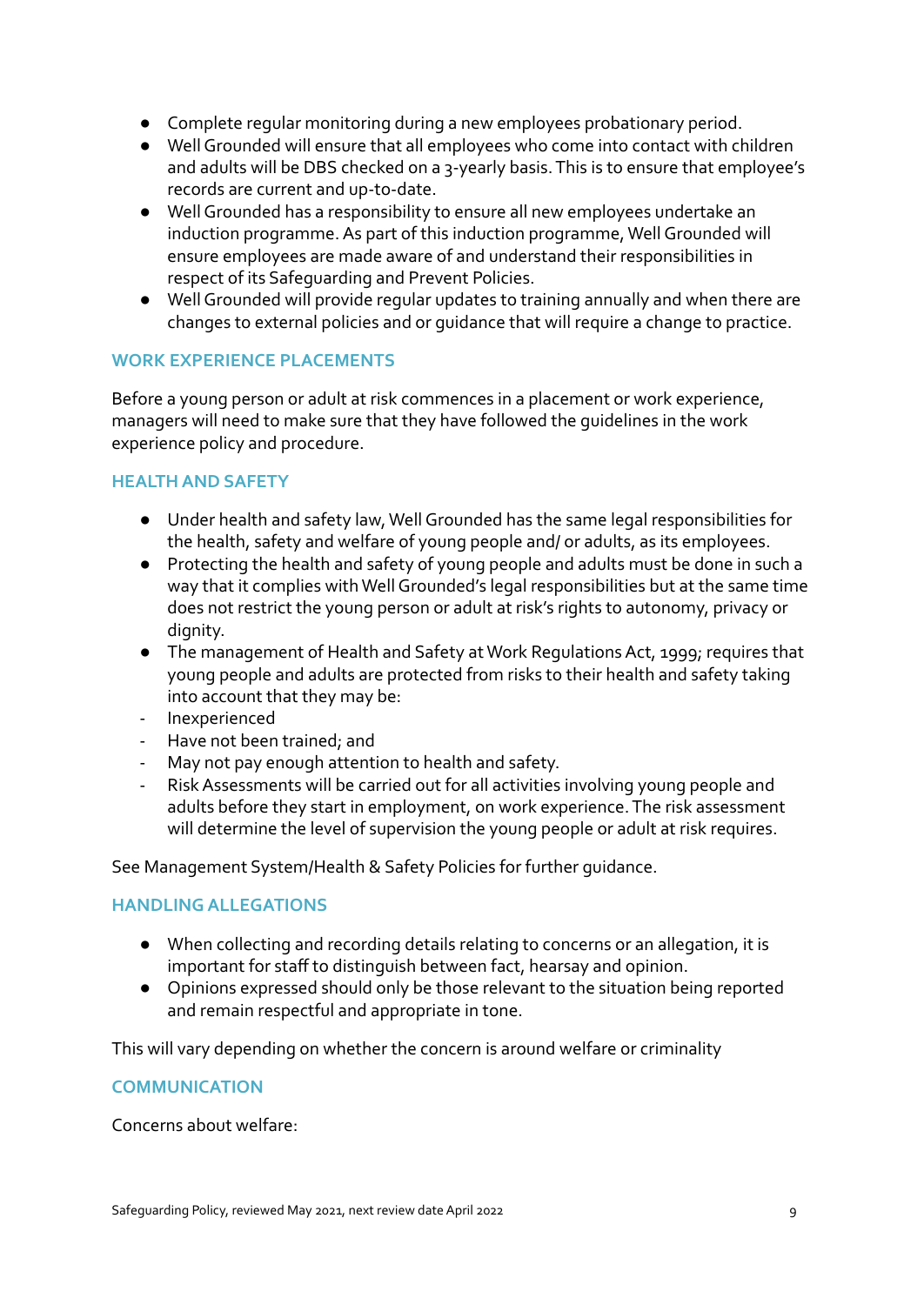● If you have concern about welfare this information would be reported to Social Work Services. Most local authorities have a single point of access. You would ask the authority to put you through to a duty worker regarding the welfare of a child / adult. You would collate information and pass this on. The term welfare is wide, but it looks at risk and if someone is safe from harm.

Concerns about criminality:

● Information about criminality should be passed onto Police. Thereafter the Police would contact Social Work by the way of a Police concern report.

# <span id="page-9-0"></span>**TALKING TO PARENTS/CARERS**

- In the majority of cases it is good practice to be open and honest at the outset with parents/carers about the concerns, the possible need for a referral, and information sharing between agencies. Where appropriate, all reasonable efforts should be made to inform parents / carers before making a referral. However, an inability to inform them should not prevent a referral being made.
- There are cases where it will not be appropriate to discuss concerns with parents/carers before referral. In such situations, the timing of contact with parents/carers will be agreed with MASH and/or the Police once the referral has been made.
- Situations where it would not be appropriate to inform family members prior to referral include where:
	- Discussion would put a child at additional risk of Significant Harm;
	- There is evidence to suggest that involving the parents/carers would impede the Police investigation.
	- Sexual abuse is suspected or it is suspected that a parent is involved in the sexual exploitation of a child;
	- Organised or multiple abuse is Fabricated or induced illness is suspected
	- To contact parents/carers would place them or others at risk;
	- Discussion would place one parent at risk of harm e.g. in cases of domestic abuse;
	- It is not possible to contact parents/carers without causing undue delay in making the referral;
	- Where there are concerns about possible illegal procedures or events such as Female Genital Mutilation (FGM) or forced marriage.
- Reasons for not informing the family of the referral must be documented, as must the conversation and outcome of any advice sought.

# <span id="page-9-1"></span>**INFORMATION EXCHANGE & CONFIDENTIALITY**

- Well Grounded regards confidentiality as an essential responsibility of all its employees, board members, partners and volunteers.
- This is set out in their respective codes of conduct and contracts.
- When sharing information, Well Grounded does so with due consideration of relevant legislation and its Data Protection Policy. Decisions pertaining to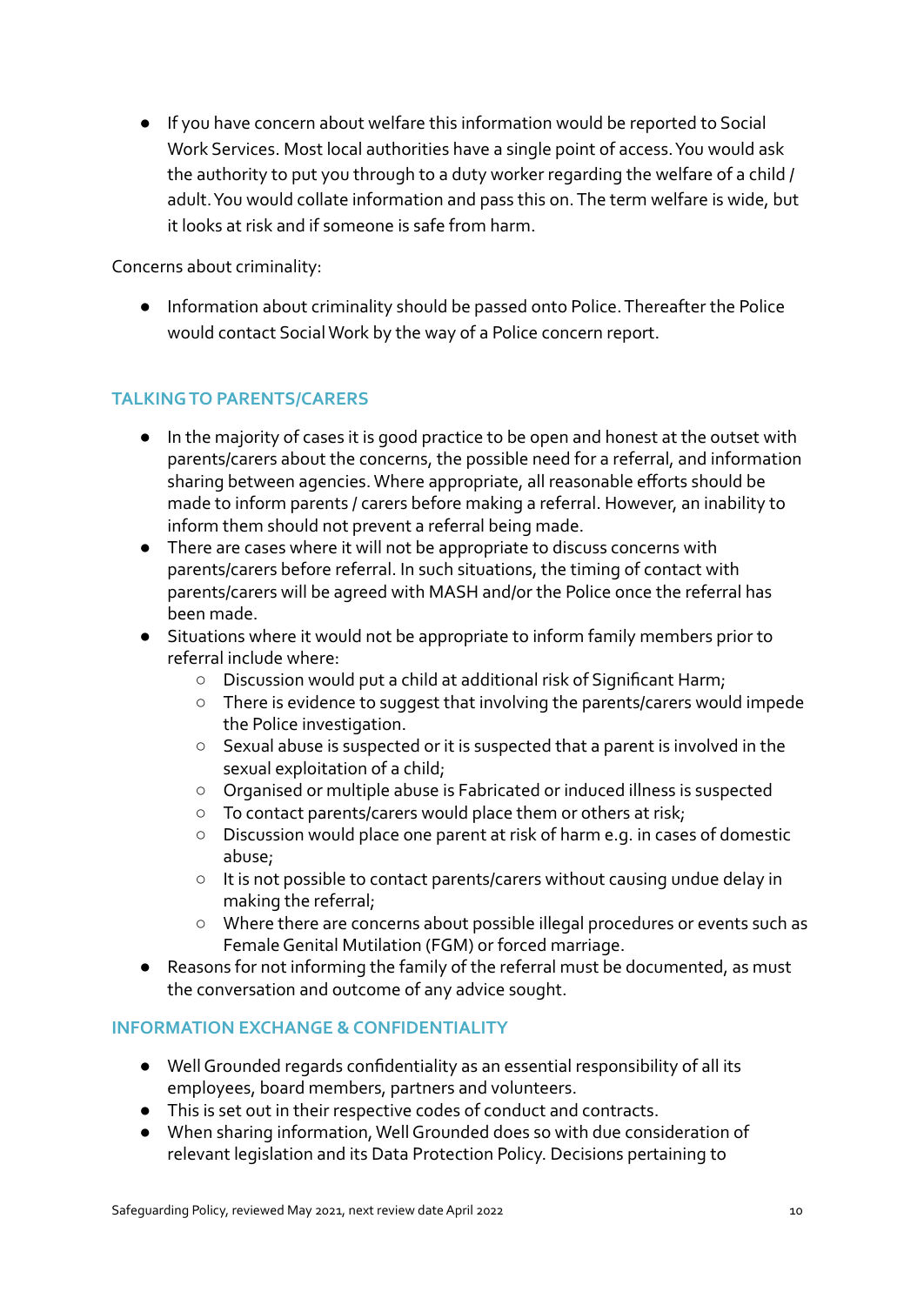information sharing (relevant to safeguarding) should prioritise the safety and wellbeing of the individual and be underpinned by the following principles:

- Data sharing is necessary
- Data sharing is proportionate
- Data sharing is relevant to the situation
- Data sharing is adequate
- Data sharing is accurate
- Data sharing is timely
- Data sharing is secure
- The individual's consent should always be sought prior to reporting abuse. However, a lack of consent should never compromise the safety or welfare of a child or adult at risk. Consideration should be given as to why consent is being withheld in line with their human rights. Written consent should be sought when possible and submitted as part of the paperwork to the Safeguarding lead alongside the incident report.
- The decision to share confidential information without the individual's consent should be agreed with the Safeguarding Lead, in advance when time allows. These decisions should be recorded, signed by the relevant parties and saved on Well Grounded's secure GoogleDrive by the Safeguarding Lead.

## <span id="page-10-0"></span>**DATA PROTECTION**

- In line with General Data Protection Regulation (GDPR) 2018, the Human Rights Act 1998, and the Freedom of Information Act 2000 Well Grounded's Data Protection Policy sets out all employees' statutory obligation to protect confidentiality of personal information.
- Well Grounded will comply with requests made under the Children Act 2004. Such a request must meet certain conditions, which will be ensured by the Safeguarding Lead by verifying the legislation.
- Any potential or actual data breach relating to safeguarding data will be handled under the procedures set out by Well Grounded's policy and, as required, guidance from the Chair of Well Grounded
- Safeguarding incident records will be retained for 15 years and securely destroyed thereafter.

#### <span id="page-10-1"></span>**DEFINITIONS**

- **Child(ren):** Individual(s) who have not yet reached their 18th birthday.
- **Adults at risk:** Any person aged 18 or over who:
	- has needs for care and support (whether the local authority is meeting any of those needs)
	- is experiencing, or at risk of, abuse or neglect
	- as a result of those care and support needs is unable to protect themselves from either the risk of, or the experience of abuse or neglect.
- Abuse is a form of maltreatment of a child or adult that is vulnerable/at risk. Somebody may abuse or neglect a child or adult at risk by inflicting harm, or by failing to act to prevent harm. For further information on the types of abuse and neglect see Appendix C.
- Forms of Abuse: There are four forms of abuse defined for children or adults at risk. These are physical abuse, sexual abuse, neglect and emotional abuse.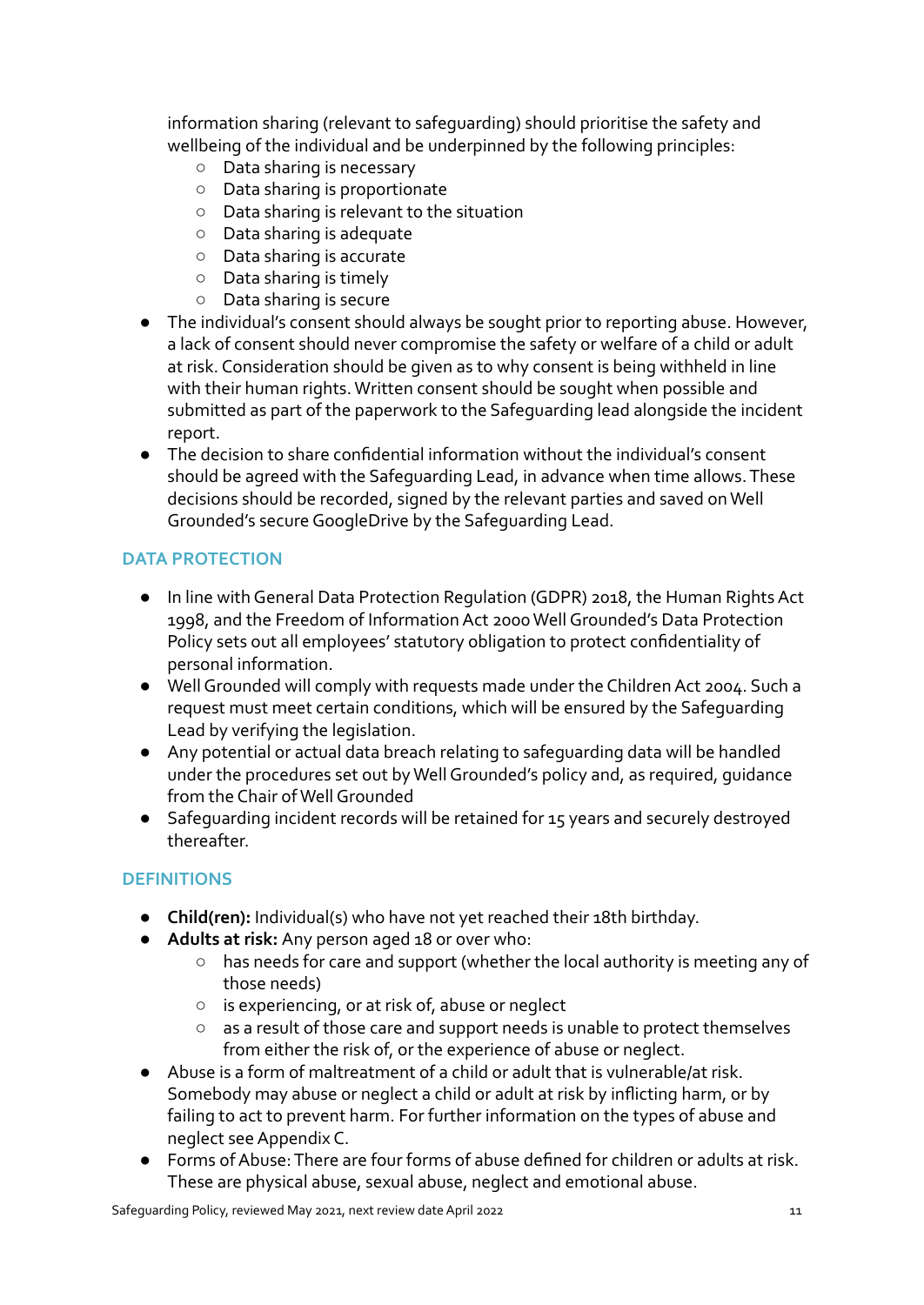- Physical abuse: a form of abuse which may involve hitting, shaking, throwing, poisoning, burning or scalding, drowning, suffocating or otherwise causing physical harm to an individual. Physical harm may also be caused when a parent or carer fabricates the symptoms of, or deliberately induces, illness in a child.
- Emotional abuse: the persistent emotional maltreatment of a child or adult at risk such as to cause severe and adverse effects on the individual's emotional development. It may involve conveying to a child or adult at risk that they are worthless or unloved, inadequate, or valued only insofar as they meet the needs of another person. It may include not giving the individual opportunities to express their views, deliberately silencing them or 'making fun' of what they say or how they communicate. It may feature age or developmentally inappropriate expectations being imposed on individuals. These may include interactions that are beyond an individual's developmental capability as well as overprotection and limitation of exploration and learning or preventing the individual from participating in normal social interaction. It may involve seeing or hearing the ill treatment of another. It may involve serious bullying (including cyberbullying), causing individuals frequently to feel frightened or in danger, or the exploitation or corruption of individuals. Some level of emotional abuse is involved in all types of maltreatment, although it may occur alone.
- Sexual abuse: involves forcing or enticing a child or adult at risk to take part in sexual activities, not necessarily involving a high level of violence, whether or not the child or adult at risk is aware of what is happening. The activities may involve physical contact, including assault by penetration (for example rape or oral sex) or non-penetrative acts such as masturbation, kissing, rubbing and touching outside of clothing. They may also include non-contact activities, such as involving individuals in looking at, or in the production of, sexual images, watching sexual activities, encouraging child or adult at risk to behave in sexually inappropriate ways, or grooming a child or adult at risk in preparation for abuse.
- Sexual abuse can take place online, and technology can be used to facilitate offline abuse. Sexual abuse is not solely perpetrated by adult males. Women can also commit acts of sexual abuse, as can other children. The sexual abuse of children by other children is a specific safeguarding issue in education.
- Neglect: Persistently failing to meet the basic physical and/or psychological needs of a child or adult at risk 4.5.6 An abused child will often experience more than one type of abuse, as well as other difficulties in their lives. Abuse and neglect can happen over a period but can also be a one-off event. Abuse and neglect can have major long-term impacts on all aspects of a child's health, development and well-being.

#### Forms of Abuse: Adults

● In adults, there are ten definitions of abuse. These are physical abuse, domestic violence, sexual abuse, psychological abuse, financial or material abuse, modern slavery, discriminatory abuse, organisational abuse, neglect and acts of omission, and self-neglect. For further guidance see: <https://www.england.nhs.uk/wpcontent/uploads/2017/02/adult-pocket-guide.pdf>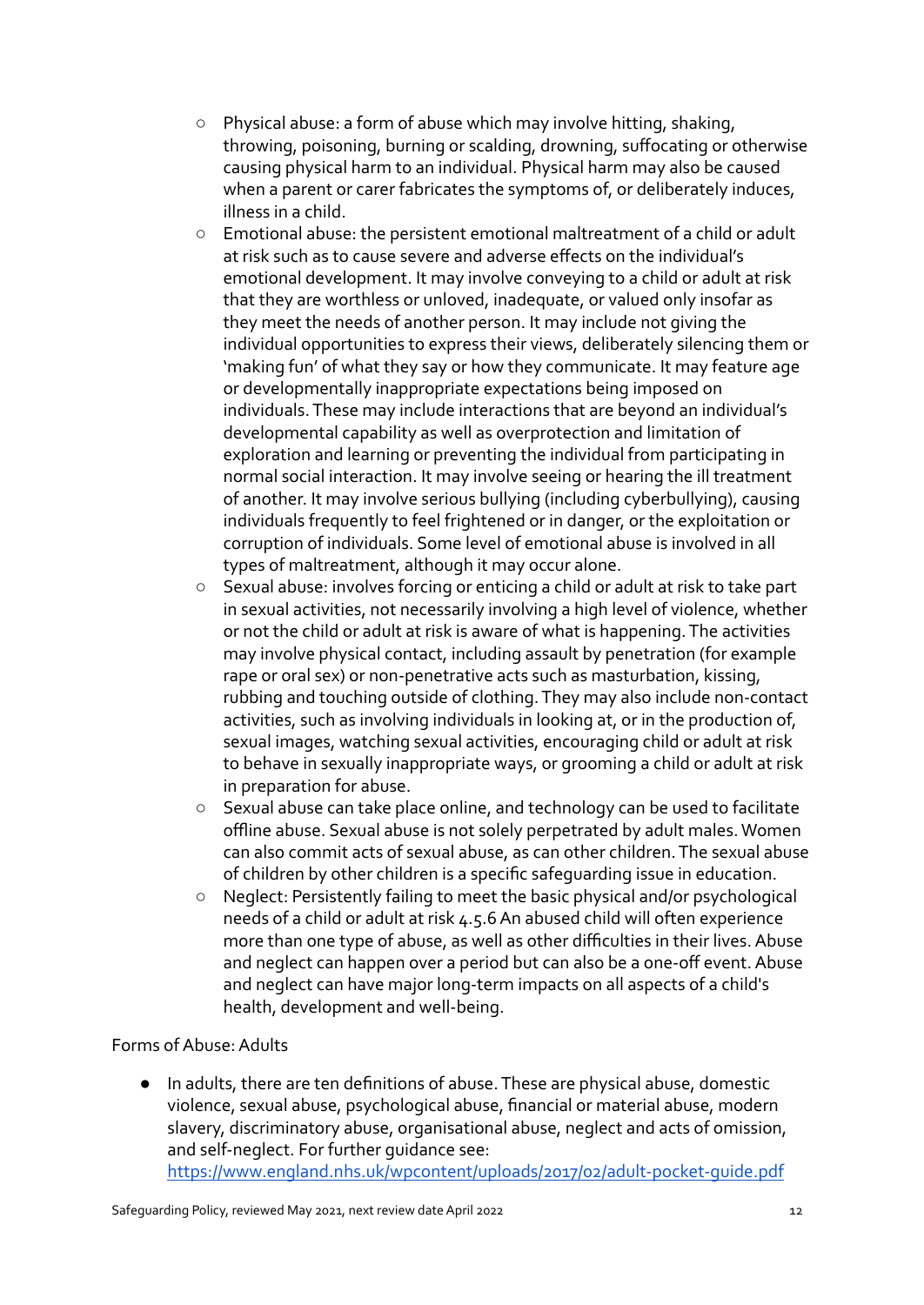- Physical abuse: including assault, hitting, slapping, pushing, misuse of medication, restraint or inappropriate physical sanctions.
- Domestic violence: including psychological, physical, sexual, financial, emotional abuse; so-called 'honour' based violence.
- Sexual abuse: including rape, indecent exposure, sexual harassment, inappropriate looking or touching, sexual teasing or innuendo, sexual photography, subjection to pornography or witnessing sexual acts, indecent exposure and sexual assault or sexual acts to which the adult has not consented or was pressured into consenting.
- Psychological abuse: including emotional abuse, threats of harm or abandonment, deprivation of contact, humiliation, blaming, controlling, intimidation, coercion, harassment, verbal abuse, cyber bullying, isolation or unreasonable and unjustified withdrawal of services or supportive networks.
- Financial or material abuse: including theft, fraud, cyber crime, postal and doorstep crime, coercion in relation to an adult's financial affairs or arrangements, including in connection with wills, property, inheritance or financial transactions, or the misuse or misappropriation of property, possessions or benefits.
- Modern slavery: encompasses slavery, human trafficking, forced labour and domestic servitude. Traffickers and slave masters use whatever means they have at their disposal to coerce, deceive and force individuals into a life of abuse, servitude and inhumane treatment.
- Discriminatory abuse: includes harassment, slurs or similar treatment; because of race, gender and gender identity, age, disability, sexual orientation or religion.
- Organisational abuse: including neglect and poor care practice within an institution or specific care setting such as a hospital or care home, for example, or in relation to care provided in one's own home. This may range from one off incidents to on-going ill-treatment. It can be through neglect or poor professional practice as a result of the structure, policies, processes and practices within an organisation.
- Neglect and acts of omission: including ignoring medical, emotional or physical care needs, failure to provide access to appropriate health, care and support or educational services, the withholding of the necessities of life, such as medication, adequate nutrition and heating.
- Self-neglect: this covers a wide range of behaviour neglecting to care for one's personal hygiene, health or surroundings and includes behaviour such as hoarding.

#### <span id="page-12-0"></span>**PREVENTING RADICALISATION & EXTREMISM**

- See Well Grounded's PREVENT Policy.
- Well Grounded follows the Home Office guidance: <https://www.gov.uk/government/publications/prevent-duty-guidance>

#### <span id="page-12-1"></span>**RESPONDINGTO NON-RECENTABUSE**

● Non-recent child abuse, sometimes called historical abuse, is when an adult was abused as a child or young person under the age of 18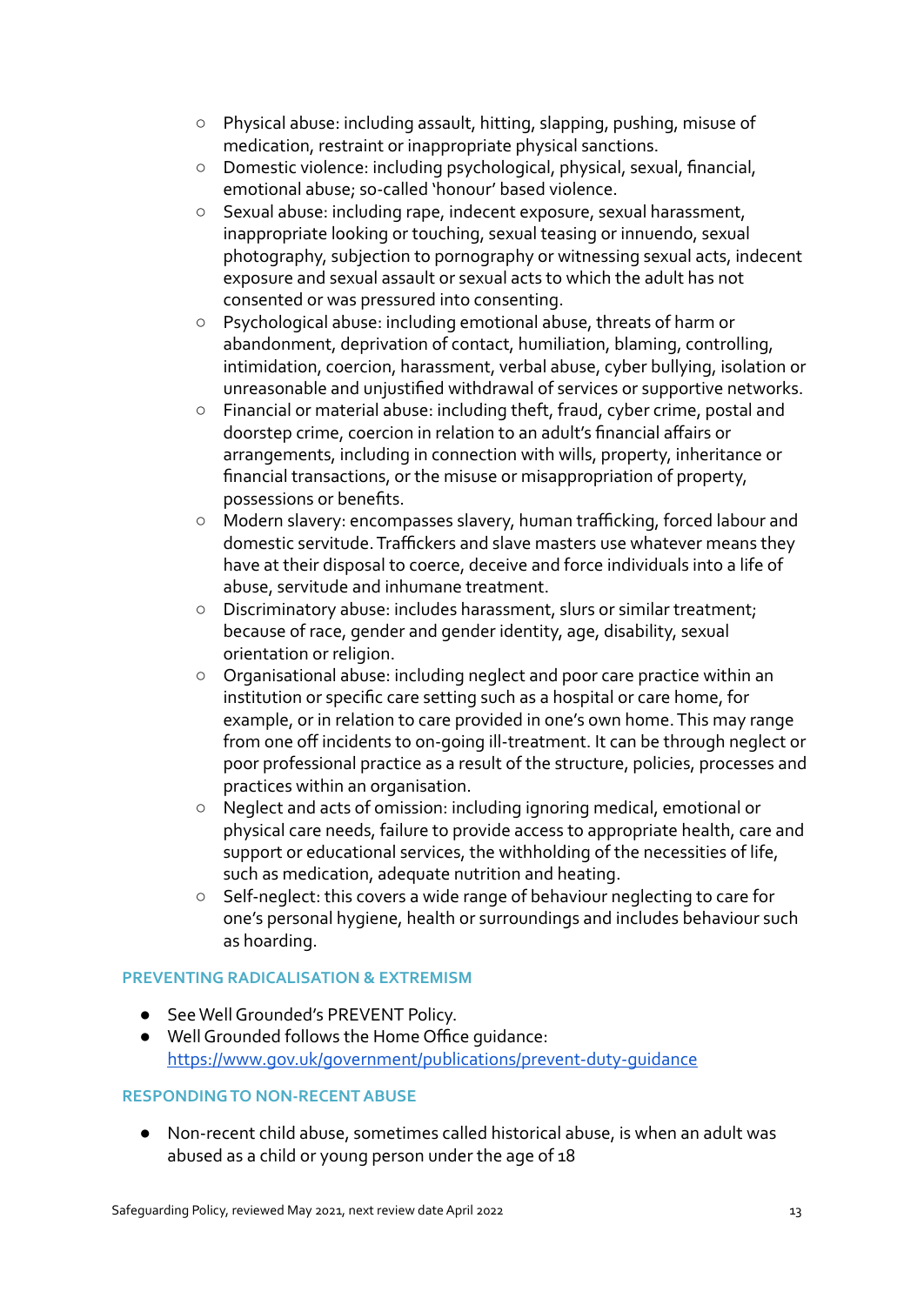- Participants might choose to disclose this to a Well Grounded employee. This might be their first time sharing this information.
- Staff should first understand whether any present or immediate danger exists to that individual. If so, they should follow the procedure set out in APPENDIX F.
- Recognising that the nature of each incident of non-recent abuse will vary and potentially have different implications (e.g. online or offline abuse, ongoing risk to other people, incidents attached to high profile cases such as historic abuse at football clubs) we will approach each in a considered and bespoke way.
- Staff should in the first instance speak with the Safeguarding Manager. They will liaise with the staff member and, as appropriate, the Safeguarding Lead, trainee and external agencies to understand the context of that specific report.
- Recording, storing and sharing this information should follow the same principles and guidance set out in this policy.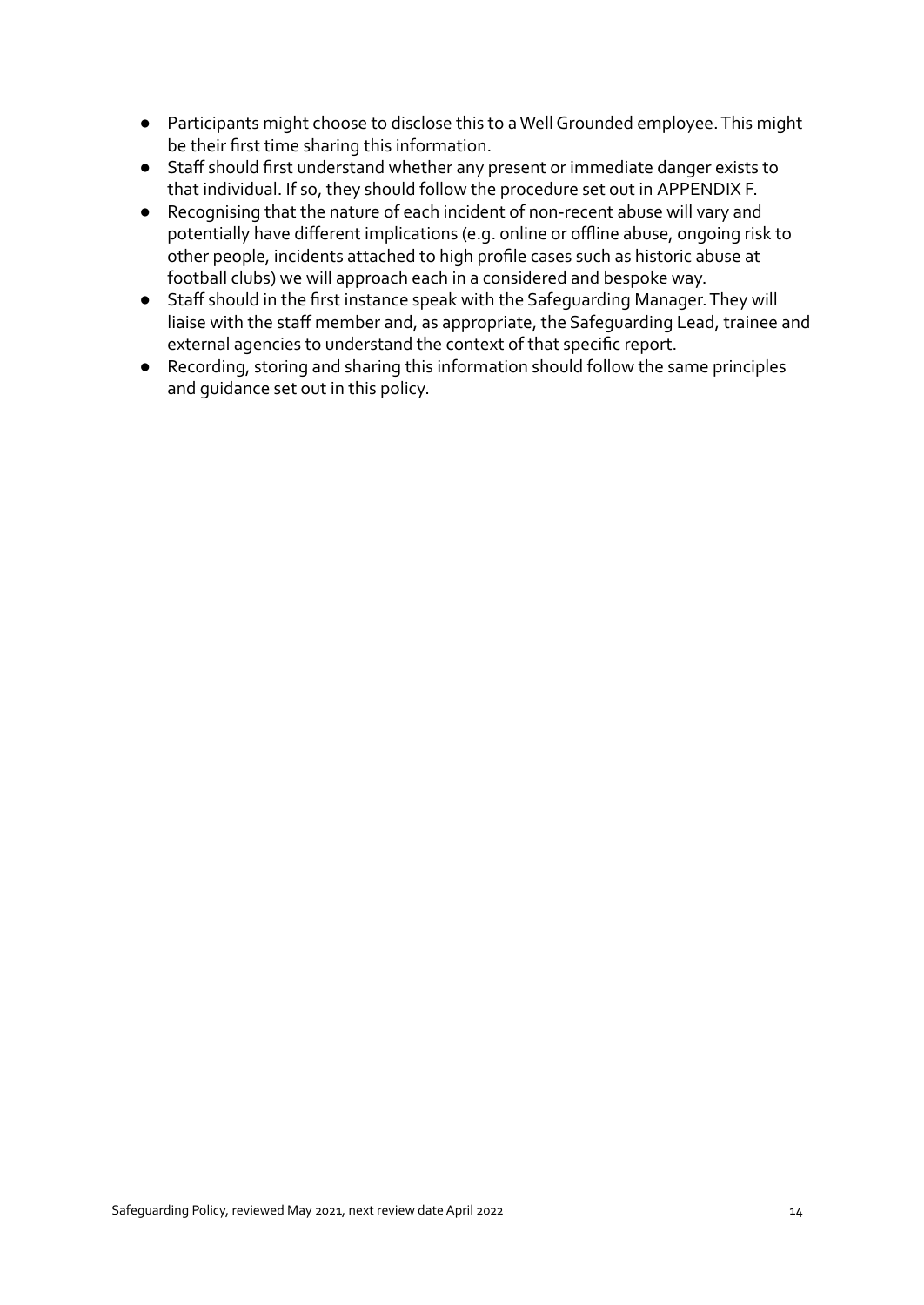# <span id="page-14-0"></span>**C. RESPONDINGTO AND REPORTINGABUSE**

## Do:

- Be accessible and receptive
- Listen carefully
- Take it seriously
- Reassure the person they were right to tell
- Say what will happen next
- Consult immediately with the designated Safeguarding Manager
- Make a careful record of what was said

#### Don't;

- React strongly e.g. "that's terrible"
- Jump to conclusions especially about the abuser
- Speculate or accuse anybody
- Tell them you will keep their secret
- Ask leading questions
- Make promises you cannot keep
- Stop them from speaking freely
- Tell them to stop talking so you can fetch someone else

## <span id="page-14-1"></span>**GUIDELINES FOR DEALING WITH AN INCIDENT**

- **The individual's consent should always be sought.** However, a lack of consent should never compromise the safety or welfare of a child or adult at risk. However, consideration should be given to why consent is being withheld in line with their human rights. Written consent to share information should be sought wherever possible.
- Well Grounded employees are not expected to be experts at recognising such situations, but employees do have a responsibility to act if they have concerns about the behaviour of an adult or child, towards a child or adult at risk. All employees have a duty to discuss any concerns they may have about the welfare of a child or adult at risk with their line manager or another appropriate senior member of staff as soon as possible.
- Staff must in the first instance follow Well Grounded's policy and report the incident to their Safeguarding Manager, or the Safeguarding Lead.
- Staff may also share information directly with NSPCC, LSCB's Children's Social Care or LSCB's Adult Social Services and the Police if the situation is an emergency and/or they are unable to contact a Safeguarding Manager or the Safeguarding Lead.
- In all incidents you must take necessary action to protect the child or adult, the relevant action can be discussed with the Safeguarding Manager.
- Secure handling and storage of people's files should be treated as highly confidential and in line with Data Protection Policy.
- You can call Careline on 233 3800 or contact the local police or dial 999 in an emergency.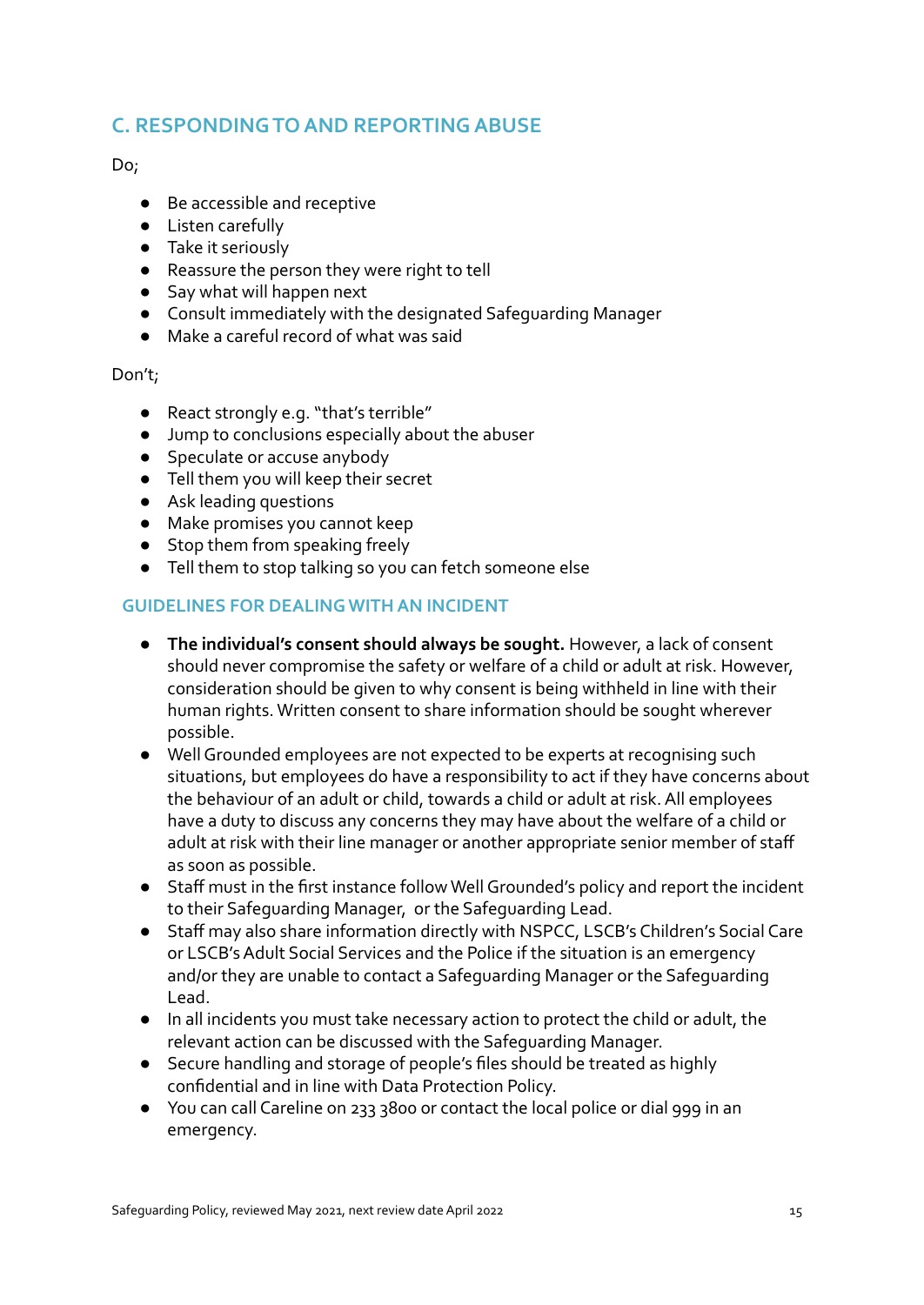## <span id="page-15-0"></span>**INTERNAL REPORTING PROCEDURE:**

Reporting Procedure - See Appendix F

- Employees responding to a suspicion of abuse or poor practice should complete the Incident report with input from the Safeguarding Manager (or appointed cover).
- The incident report should be submitted within 24 hours to the Safeguarding Lead by the Safeguarding Manager.
- The report will be acknowledged, and a decision made by the Safeguarding Lead about what appropriate action needs to be taken.
- If the Safeguarding Manager is unsure about whether to refer, they should ring the Local Safeguarding Children's Board Area Office (Monday to Friday 8am to 8pm and Saturday 9.30am to  $\mu$ pm) and discuss their concerns. Contact numbers can be found on line. If outside of these hours contact Social Services emergency duty team. In an emergency, telephone the Police on 999. .

What happens if you feel an incident hasn't been handled appropriately?

● Any concerns or issues with the handling of an incident should be escalated through the levels of the Safeguarding Reporting Structure as outlined in Section A.

## <span id="page-15-1"></span>**GUIDELINES FOR PHOTOGRAPHY AND FILMING**

- Well Grounded's Data Protection Policy sets out the procedures for obtaining permission and safe storage of images/videos of participants.
- Well Grounded dates all photography and after five years photos and stops publishing new content containing these images.
- Videos and images that are being taken to share with the press/partners should have additional consent for this use. This can be obtained using the Photography and Case Study Consent Form.
- The following guidelines apply to photographers:
	- The photographer should be sensitive to other users/participants and as far as reasonably possible restrict the images taken to those of the subjects(s)
	- If at any time another user in the area where the photographs are being taken complains about the activity, then the photography or filming must stop immediately
	- No matter what arrangements are put in place to prevent the misuse of cameras, videos or mobile phones with digital image recording, the nature of "peeping tom" type activity or "Up-skirting" make it very difficult to police. In recognition of this, Well Grounded asks users of their facilities to be alert to any suspicious activity, particularly where children and adults may be involved and encourages them to report any such incidents or concerns at the earliest opportunity to a Well Grounded employee.

# <span id="page-15-2"></span>**ALLEGATIONS AGAINST EMPLOYEES**

Any concerns about the welfare of a child or adult at risk arising from alleged abuse or harassment by an employee of Well Grounded must be reported immediately. It can often be difficult to report a fellow employee, but Well Grounded assures all employees that it will fully support and protect anyone who, without malicious intent reports their concerns about a colleagues practice or the possibility that a child or young person may be being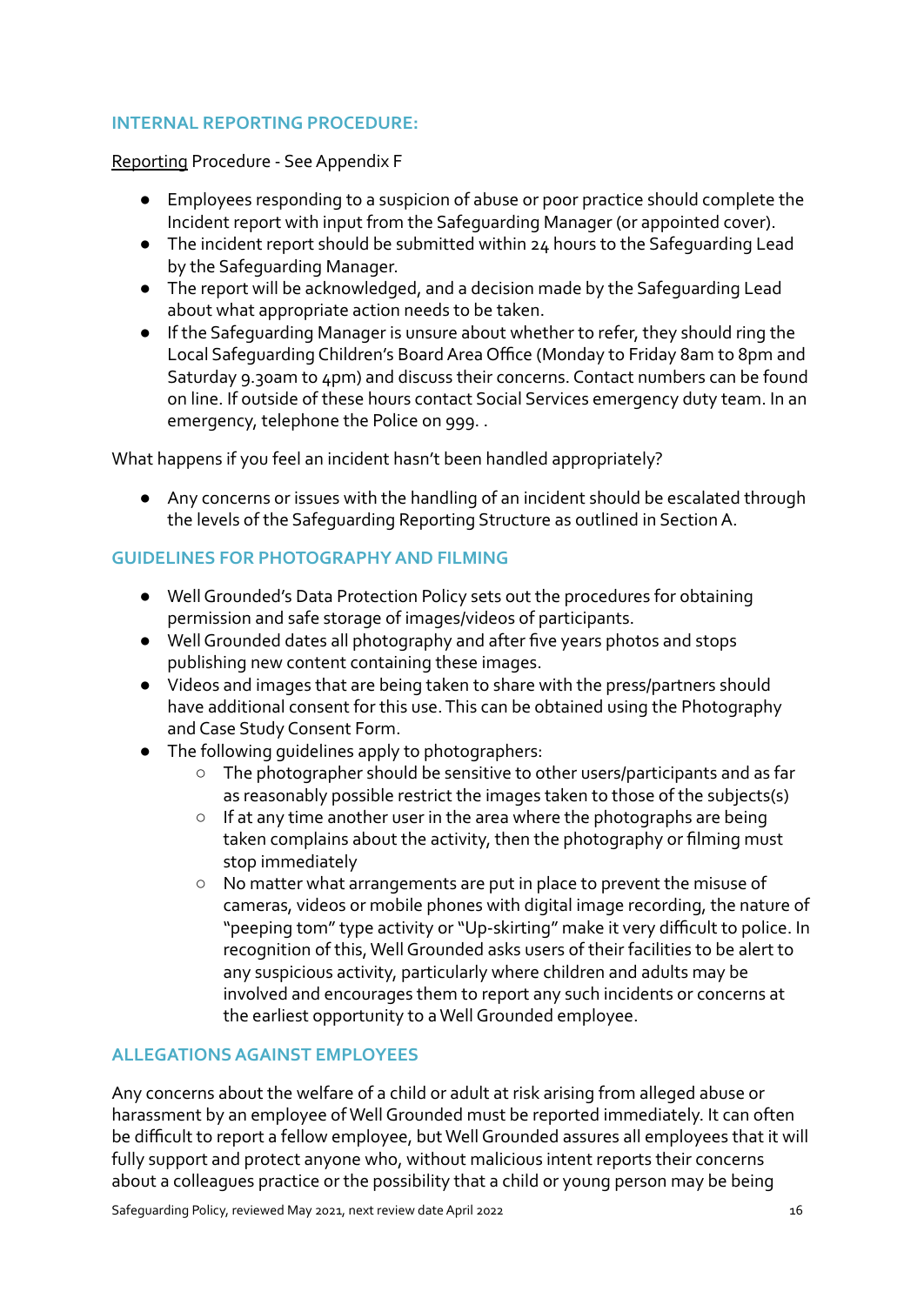abused or harassed. Well Grounded's Whistle blowing Policy and procedure, enables and encourages employees to raise any concerns that they have about malpractice, abuse or wrongdoing at an early stage and in the right way, without fear of victimisation, subsequent discrimination or disadvantage.

#### Types of investigation

If there is an allegation about an employee, there may be three types of investigation.

- Criminal
- Child Protection
- Disciplinary

Civil proceedings could also be taken by the person or family who alleged the abuse or harassment.

Action to be taken if there are concerns about a Well Grounded employee:

If the concern or allegation is clearly regarding poor practice then the line manager and appropriate senior manager should deal with it as a misconduct issue and follow Well Grounded's Disciplinary Procedure. Where it is suspected that abuse has taken place the following should happen:

- Any suspicions that an employee has abused a child or adult at risk should be reported to the CEO
- The CEO will then seek advice from the LSCB's children's Social Care or LSCB's Adult Social Services, who may then involve the Police. If the incident is out of hours the report should be made directly to the Police.
- The Disciplinary Procedure will then be followed.

#### **SUPERVISION and ABSENT PARTICIPANTS**

#### Supervision

It is Well Grounded's policy that:

- Anyone under the age of 18 years should be considered as a child and to ensure that Well Grounded staff and participants are provided protection and are aware of best practice so that "children" or adults at risk in their care can be protected and that they do not place themselves in an unnecessarily vulnerable position.
- All participants under the age of 18 or adults at risk are supervised at all times whilst in or on academy premises and their whereabouts accounted for.
- Registers are completed at the beginning of and end of each learning session, whether in-person or online.
- Risk assessments are completed for all external activities. The aim is to assess any risks that might occur during the activity, the likelihood of their occurrence and the steps that can be taken to manage the risk.

#### Absent Participants

A participant may reasonably be considered to be potentially missing/Absent when their whereabouts are not known and unexplainable for a period of time that is regarded as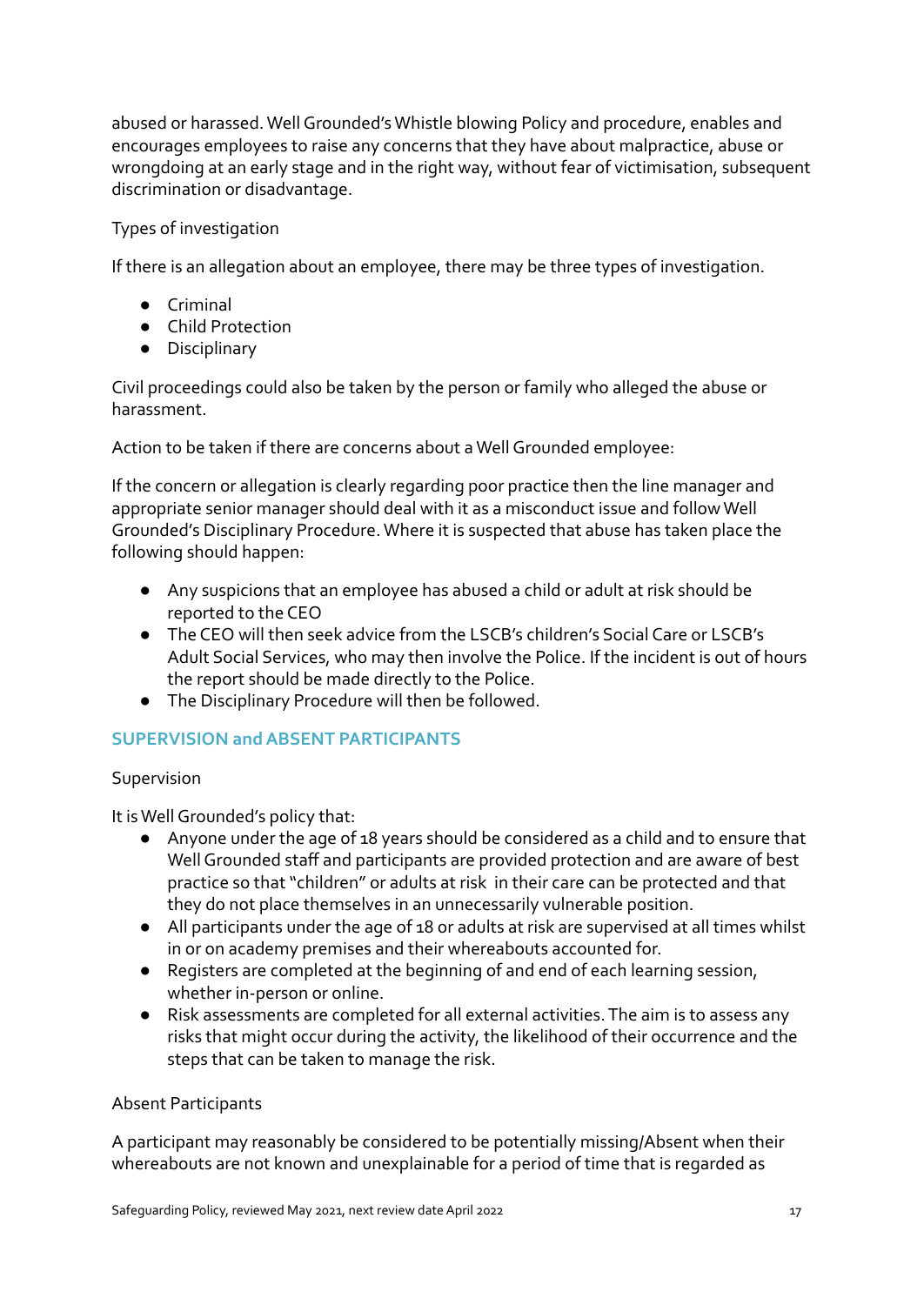unusual in consideration of the participant's normal behaviour patterns, plans and routines. You must review the participant's attendance records and discuss with your line manager if you believe them to be absent.

- Report concerns to the line manager in the first instance and record in the ILP
- Unexplainable absences must be reported to a Safeguarding Manager

Action to be taken in all absences short or for longer periods:

- All absent participants must be contacted if their absence from the academy/session cannot be explained
- Attendance records/timesheets must document the actions and/ or whether contact has been made and by whom
- Participants should not miss a scheduled commitment unless they have authorisation from a member of staff to be absent. It is the participant's responsibility to communicate effectively with the delivery staff in respect of all absences. The delivery team have a responsibility to ensure the participant catches up on any work and guided learning hours they have missed.
- Dealing with poor attendance and punctuality Well Grounded will contact all participants, parents/carers whose attendance or punctuality is causing a concern. Participants whose attendance or punctuality is causing concern will be set clear targets for improvement and will be supported to achieve these. Targets will be reviewed frequently.

Absence also refers to when a participant has left a session earlier than the scheduled finish time. In this instance the following procedure must be applied:

- Contact the participant, If the participant cannot be contacted
- Contact parent/carer
- Record all contact

#### <span id="page-17-0"></span>**HANDLING OF DIFFICULT SITUATIONS**

There may be situations when individuals pose an immediate risk to others, property or themselves.

Where dialogue and diversion tactics fail there are two types of simple control methods that can be used.

- Simple physical presence as control. This involves no contact e.g. standing in front of an exit.
- Holding or touching to persuade a child, young person or adult at risk to comply with verbal requests e.g. holding a person's hand or using the shoulders to steer a person away from a situation.

If a situation is approaching the point where these methods will not or don't work or if the person is threatening or using violence then the police should be contacted immediately.

Set procedures must be applied if these control methods are used (please see APPENDIX D).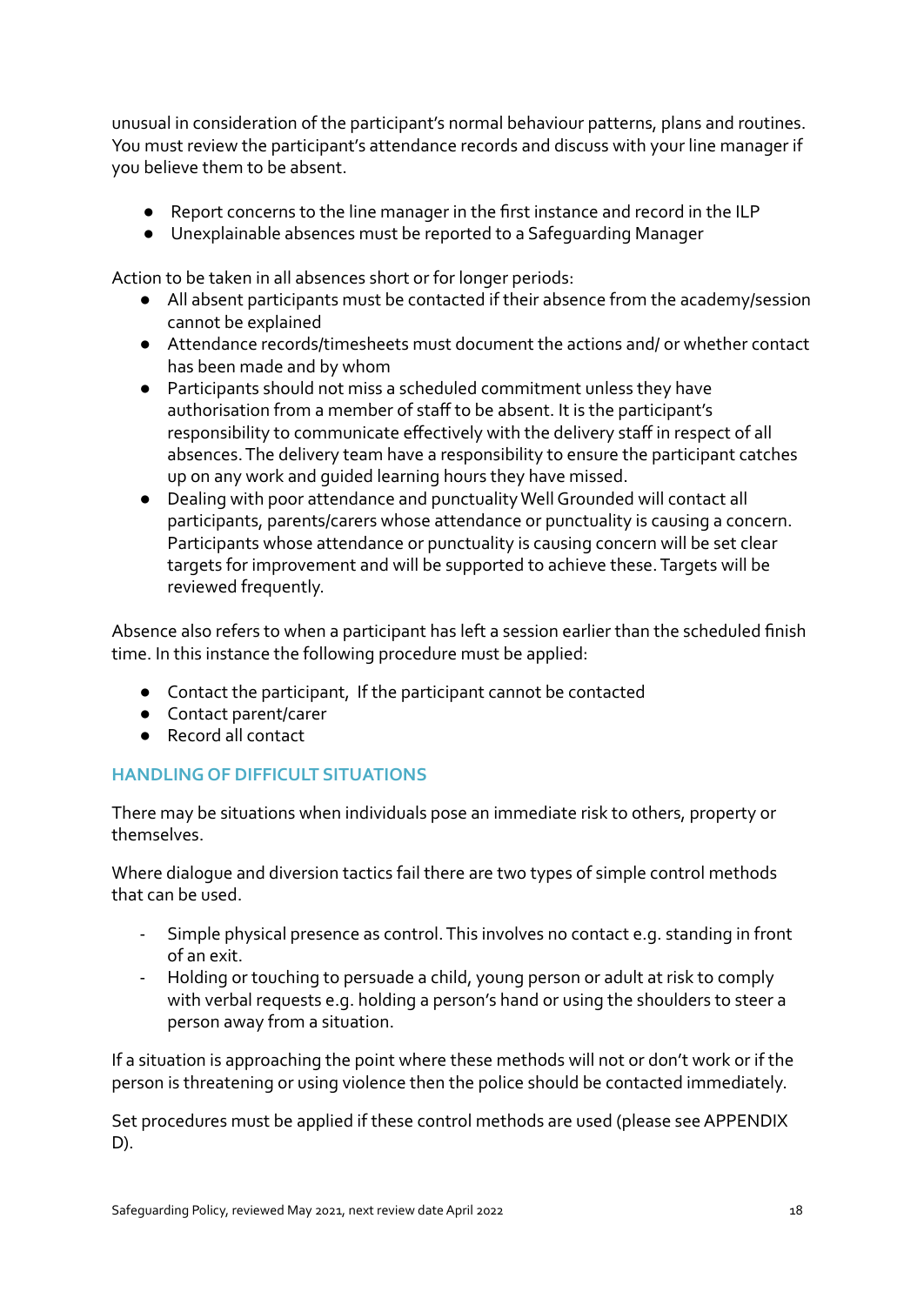#### <span id="page-18-0"></span>**GUIDELINES FOR ONLINE SAFETY**

- As Well Grounded increasingly works online, it is essential that our participants are safeguarded from potentially harmful and inappropriate online material. We ensure appropriate filters and appropriate monitoring systems are in place through our ICT supplier, as set out in our ICT Equipment Policy.
- Where Well Grounded uses the ICT facilities of another provider (e.g. library, school, community centre) the venue risk assessment should consider and review that they have appropriate filters and monitoring systems in place.
- Well Grounded's existing policies around safeguarding, health and safety concerns, and usual reporting methods to Designated Safeguarding Lead remains in place in a digital setting.
- Any 121 conversations with individuals that are deemed as high risk should be recorded if possible.
- Review the Well Grounded 'online safety procedures' policy.

For further assistance and quidance on online safety issues not covered here, the [UK Safer](https://www.saferinternet.org.uk/helpline/professionals-online-safety-helpline) [Internet Centre Helpline](https://www.saferinternet.org.uk/helpline/professionals-online-safety-helpline) can provide support and advice at helpline@saferinternet.org.uk or telephone on 0844 3814772. Online safety concerns regarding children should be reported to [Child Exploitation and Online Protection.](https://www.ceop.police.uk/safety-centre/)

## <span id="page-18-1"></span>**FURTHER INFORMATION**

Expert and professional organisations are best placed to provide up-to-date guidance and practical support on specific safeguarding issues. For example information for Training Providers and colleges can be found on the **Foundation [Online Learning](http://www.foundationonline.org.uk/)** website and [NSPCC](http://www.nspcc.org.uk/what-you-can-do/make-a-donation/donate-alfie/?source=ppc-brand&utm_source=google&utm_medium=cpc&utm_campaign=UK_GO_S_E_BND_Paid_Pure_NSPCC&utm_term=nspcc&gclid=CJaZ3ePY2MgCFY6RGwodQxkCdQ&gclsrc=aw.ds) website.

#### **CONTACT DETAILS**

Safeguarding Lead at Well Grounded – Mike Rogers, 07519 463652 Safeguarding Manager at Well Grounded - Darshika Ravindran, 07826 969776

Overall Safeguarding responsibility whilst delivering activity at Spotlight lies with Poplar HARCA. For all students enrolled on training at Spotlight, Poplar HARCA have overall accountability for safeguarding. Contact details:

Spotlight (young people): Daniel Rose, [020 3011 1333](https://www.google.com/search?q=spotlight+youth+centre&oq=spotlight+youth+ce&aqs=chrome.1.69i57j0l2.6273j0j7&sourceid=chrome&ie=UTF-8#) Poplar HARCA (adults): Chelsea Kelly, 020 7510 0571

#### **Local Agencies & Authorities**

Each LocalAuthority area in Scotland, England andWales will have a Local Safeguarding Children Board (LSCB).The lead agency with the statutory responsibility for Safeguarding is Social Work Services who will usually chair this committee. Every area has a Children's Trust which is responsible for the wider planning and delivery of services. The contact details of relevant bodies that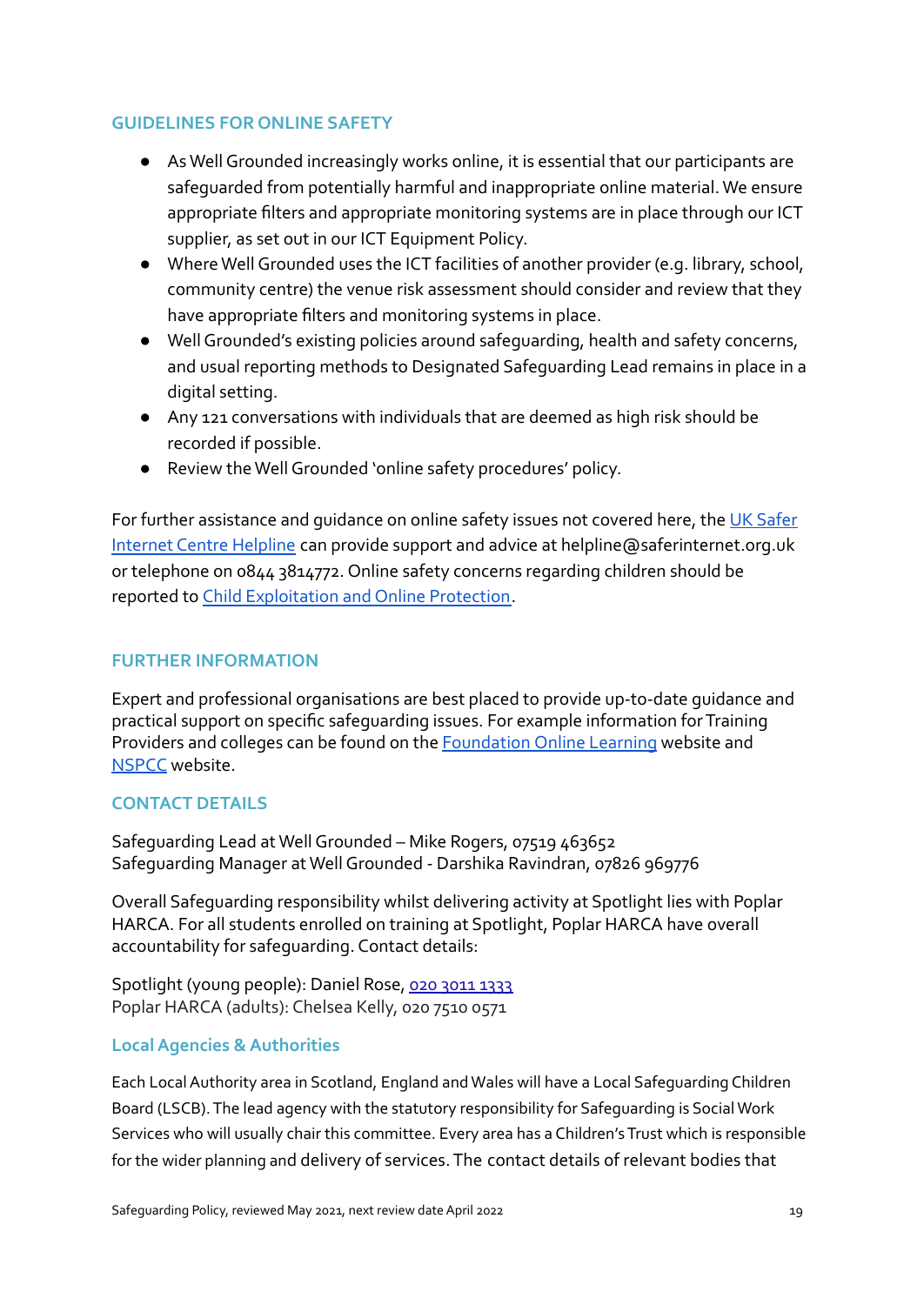may need to be contacted, when reporting concerns or allegations externally, should be held locally and kept up to date. You need to report to the LA where the individual lives. Not where the Academy lies.

#### National Agencies

| <b>NSPCC Helpline</b>                             | 08088005000                                                                              |
|---------------------------------------------------|------------------------------------------------------------------------------------------|
|                                                   | help@nspcc.org.uk                                                                        |
| Childline                                         | 0800 1111                                                                                |
| <b>Churches Child Protection Advisory Service</b> | 0845 120 4550                                                                            |
| Disability Rights Commission Helpline (DRC)       | 08457 622 633 / 08457 622 644                                                            |
| Domestic Violence Helpline                        | 0808 2000 247                                                                            |
| The Forced Marriage Unit                          | 020 7008 0151                                                                            |
|                                                   | Emergency Duty Officer (out of<br>hours): 020 7008 1500<br>www.fco.gov.uk/forcedmarriage |
| Muslim Youth Helpline                             | 08088082008                                                                              |
| Rape Crisis                                       | o8o8 8o2 9999 www.rapecrisis.org                                                         |
| Refuge - Domestic Abuse                           | 0808 200 247                                                                             |

| <b>Mental Health</b>                         |                               |
|----------------------------------------------|-------------------------------|
| <b>MIND</b>                                  | 0845 766 0165 www.mind.org.uk |
| Relate                                       | www.relate.org.uk             |
| Parentline Plus (confidential and anonymous  | 020 7284 5500                 |
| helpline for parents on any parenting issue) | 08088002222                   |
| <b>SANE</b>                                  | 0845 767 8000 (12 noon - 2am) |
|                                              | www.sane.org.uk               |
| Samaritans                                   | 08457909090                   |
| Bereavement Advice and Support               | www.survivingsuicide.com      |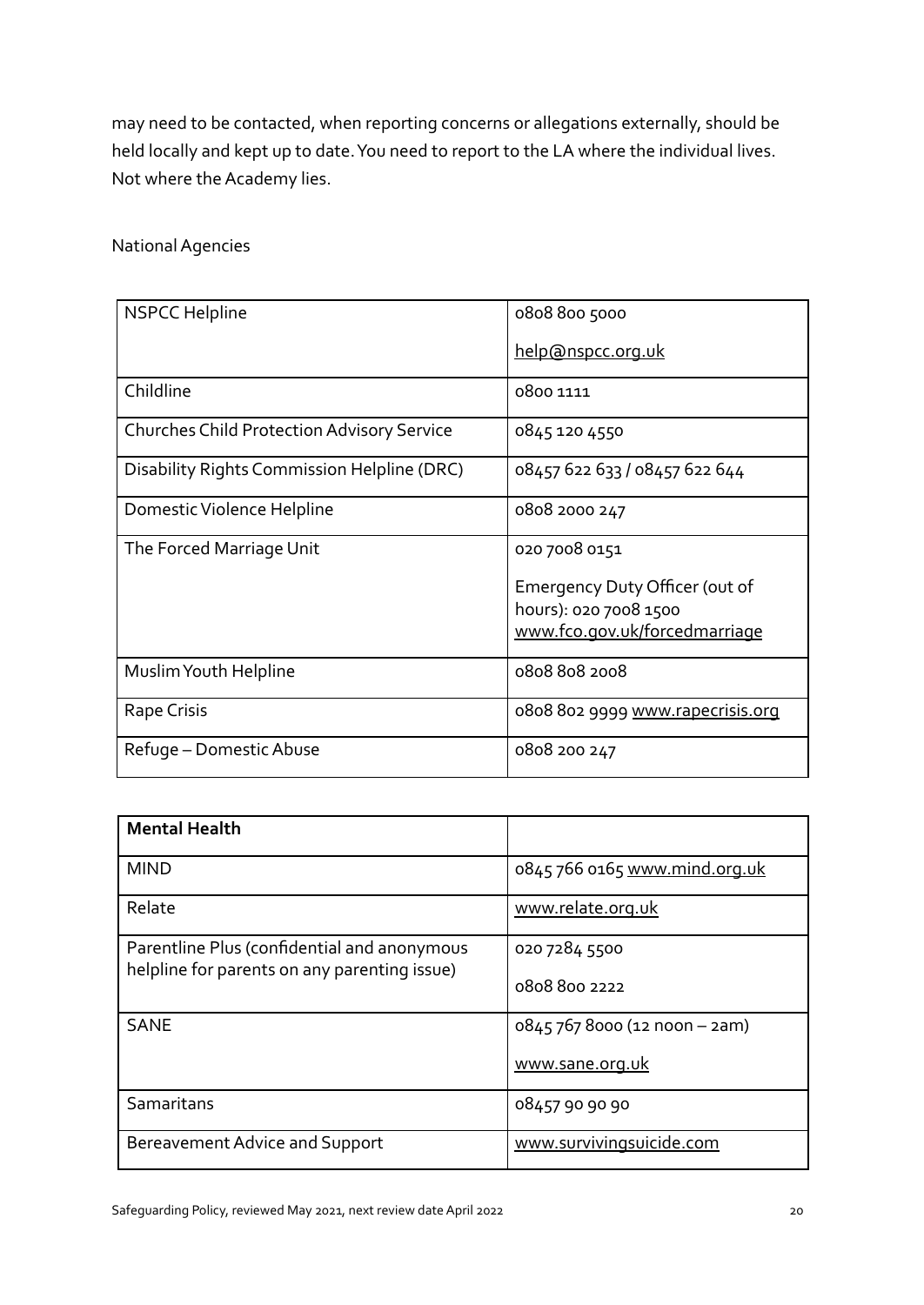|  | $\bf{v}$<br>`` |
|--|----------------|
|--|----------------|

| <b>Sexually Transmitted Infections</b> |                                     |
|----------------------------------------|-------------------------------------|
| National Aids/HIV helpline             | 0800 567 123                        |
| Terrence Higgins Trust                 | 0845 1221 200 <u>www.tht.org.uk</u> |

| Sexuality         |                      |
|-------------------|----------------------|
| Bisexual helpline | 0181 569 7500        |
| Stonewall         | www.stonewall.org.uk |

| Conception, Pregnancy and Sexual Health |                                  |
|-----------------------------------------|----------------------------------|
| <b>Brook Advisory Centres</b>           | l 0800 0185 023 www.brook.org.uk |

| Drugs and Alcohol         |                  |
|---------------------------|------------------|
| Al-Anon and Alateen       | 0171 0 0888      |
| Alcohol and drugs support | www.adfam.org.uk |

| <b>Eating Disorders</b>             |               |
|-------------------------------------|---------------|
| <b>Eating Disorders Association</b> | 01603 619 090 |

<span id="page-20-0"></span>

| Bullying |                     |
|----------|---------------------|
| Kidscape | 08451 205 204       |
|          | www.kidscape.org.uk |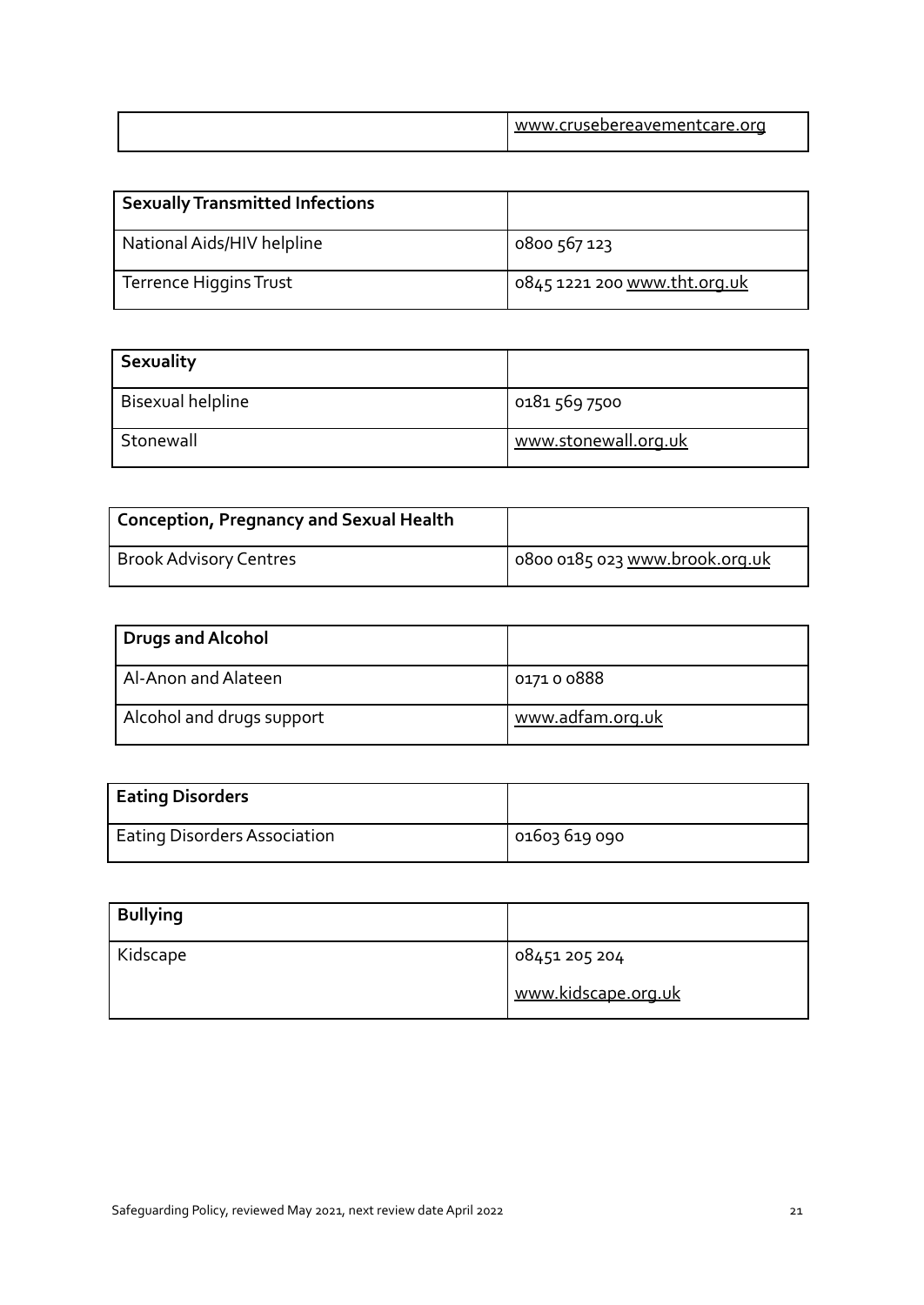## **APPENDIX A: SHARING INFORMATION**

#### **Key Points for sharing information**:

Staff should explain to the child, adult at risk and parent at the outset, openly and honestly, what information will, or could be shared. They should explain how, and why, it needs to be shared, and seek their agreement. The exception is where to do so would put the person or others at risk of significant harm, or undermine prevention, detection or prosecution of a serious crime including where seeking consent might lead to interference with a potential investigation. Staff must always consider the safety and welfare of a child or adult at risk when making decisions on whether to share information about them. Where there is concern that the person may be suffering or is at risk of significant harm, the individual's safety and welfare must be the overriding consideration.

Staff should, wherever possible, respect the wishes of children, adults or their parents who do not consent to share confidential information. Staff may still share information, if in their judgement on the facts of the case; there is sufficient need to override that lack of consent.

Staff should seek advice from the appropriate professional bodies where they are in doubt, especially where their doubt relates to a concern about possible significant harm to a child, adult at risk or to others.

Staff should ensure that the information they share is accurate and up-to- date, necessary for the purpose for which they are sharing it, shared only with those people who need to see if and shared securely.

Staff should always record the reasons for their decision-whether it is to share information or not.

#### **Obtaining Consent**

The individual's consent should always be sought. However, a lack of consent should never compromise the safety or welfare of a child or adult at risk. However, consideration should be given to why consent is being withheld in line with their human rights. Written consent to share information should be sought wherever possible.

#### **Reporting directly to child protection agencies**

Staff should follow the reporting procedures outlined in this policy. However, they may also share information directly with children's social care, police or the NSPCC if:

- 1. The situation is an emergency and the Designated Safeguarding Lead, line manager and Chief Executive are all unavailable
- 2. They are convinced that a direct report is the only way to ensure the individuals safety
- <span id="page-21-0"></span>3. For any other reason they make a judgement that direct referral is in the best interests of the child or adult at risk.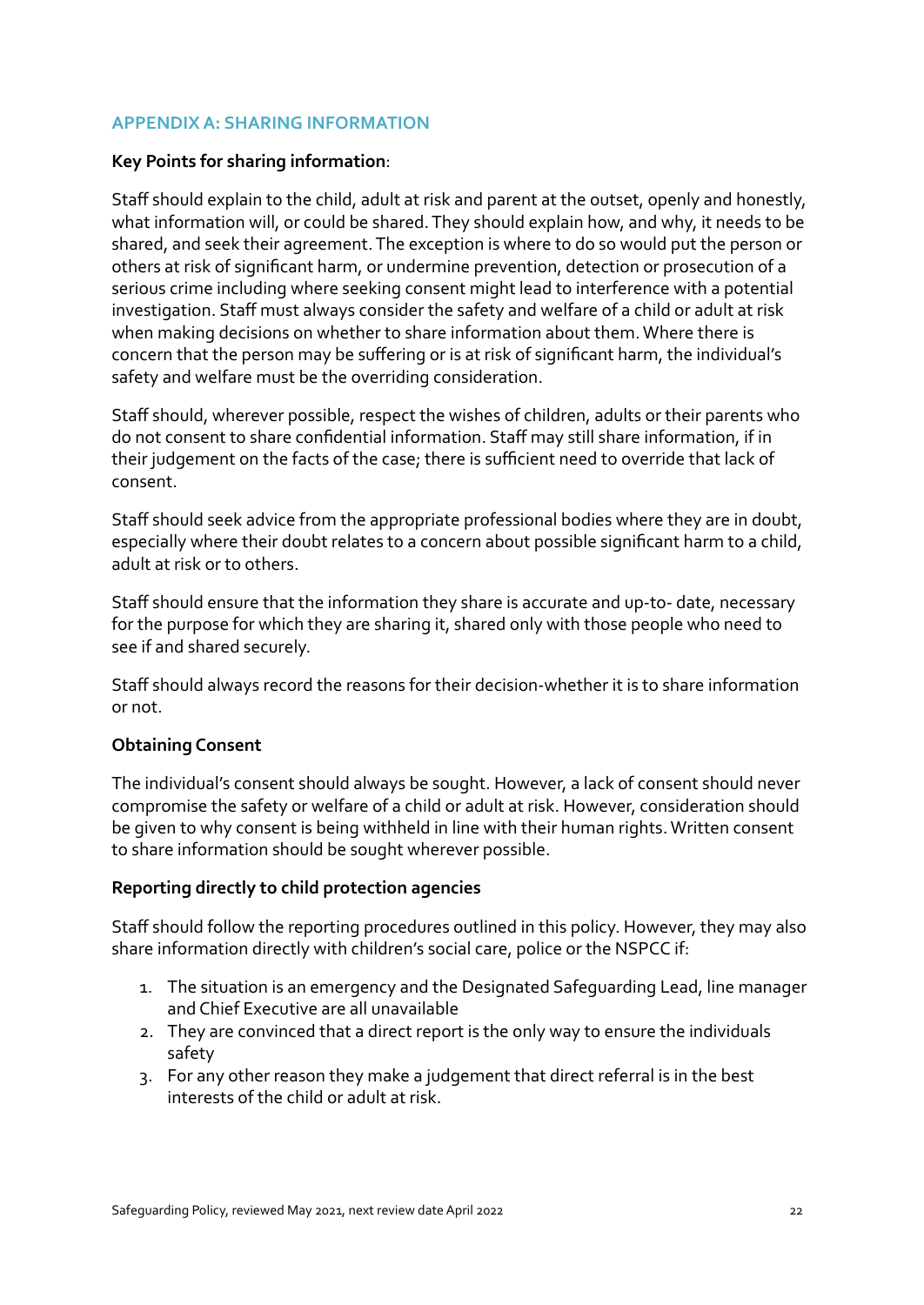#### **APPENDIX B: GLOSSARY**

- Adult at risk: An adult at risk is a person: 'Who is or may be in need of community care services by reason of mental or other disability, age or illness; and who is or may be unable to take care of him or herself, or unable to protect him or herself against significant harm or exploitation.' The term 'vulnerable adult' has been replaced with the term 'adult at risk 'in this policy and procedure.
- Adult Social Care: The provision of social work, personal care, protection or social support services to adults at risk, or adults with needs arising from illness, disability, old age or poverty.
- Designated Officer for the Local Authority (DOLA): The Designated Officer for the Local Authority provides advice and guidance to employers and voluntary organisations, liaising with the police and other agencies and monitoring the progress of cases to ensure that they are dealt with as quickly as possible, consistent with a thorough and fair process.
- Discriminatory abuse: Includes racist and sexist abuse, abuse based on a person's disability, their gender or sexuality, and other forms of harassment, slurs or similar treatment.
- Education: Means all schools, whether maintained, non-maintained or independent, including academies and free schools, alternative provision academies and pupil referral units.
- College: means further education colleges and sixth form colleges as established under the Further and Higher Education Act 1992 and relates to their responsibilities to children under the age of 18 and training providers.
- Employees: Those employed by Well Grounded, its sub-contractors, as well as volunteers involved in the delivery of learning activities or in its premises or facilities. Contractors should also meet these guidelines or have their own arrangements, which meet the requirements of this policy. Financial or material abuse Includes theft, fraud, exploitation, pressure in connection with wills, property or inheritance or financial transactions, or the misuse or misappropriation of property, possessions or benefits. Institutional abuse This is where repeated incidents of poor care have become the norm and/or where there is a tolerance of clearly unacceptable behaviour and attitudes.
- Multi-agency public protection arrangements MAPPA: is a multi-agency planning process co-ordinated by the police for offenders who constitute a high risk to the public and are not detained in custody. Local authority County, city, district and borough councils. Find your local council - GOV.UK
- Multi-Agency Safeguarding Hub (MASH): Is the single point of contact for all safeguarding concerns regarding children and young people in England. It brings together expert professionals from services that have contact with children, young people and families, and makes the best possible use of their combined knowledge to keep children safe from harm.
- Neglect and acts of omission: Includes ignoring medical or physical care needs, failure to provide access to appropriate help, social care or educational services. Or the withholding of the necessities of life, such as medication, adequate nutrition and heating. Non-recent child abuse Sometimes called historical abuse, is when an adult was abused as a child or young person under the age of 18. Physical abuse Includes hitting, slapping, pushing, kicking, scalding, burning with cigarette ends, and misuse of medication, restraint, or inappropriate sanctions.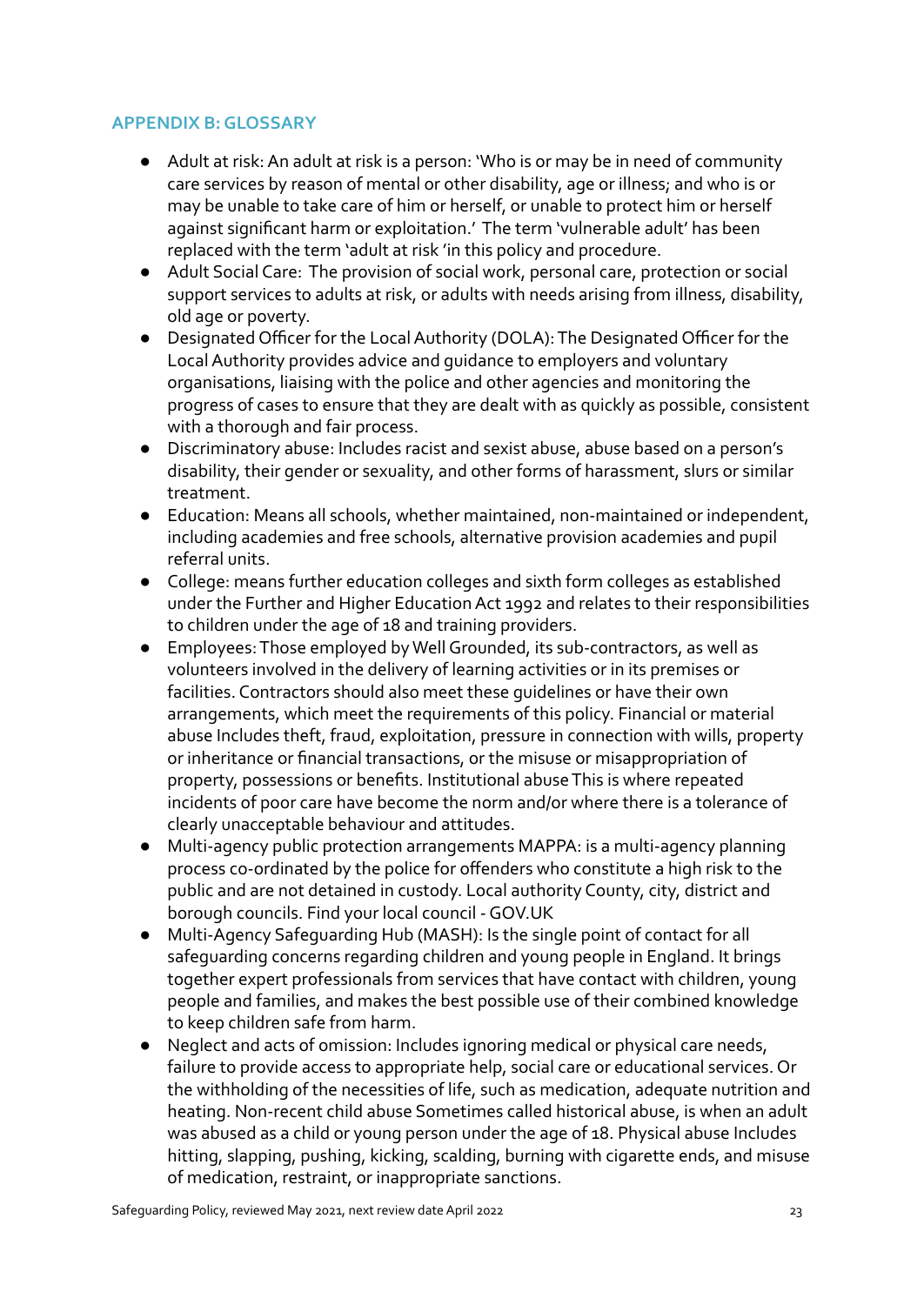- Psychological abuse: Includes emotional abuse, threats of harm or abandonment, deprivation of contact, humiliation, blaming, controlling, intimidation, coercion, harassment, verbal abuse, isolation or withdrawal from services or supportive networks.
- Safeguarding: Any activity that protects someone from harm or abuse. It includes, but is not exclusively concerned with, adult and child protection. A public awareness campaign that tries to increase older people's awareness of the risks associated with letting cold callers into their home is an example of the broader safeguarding agenda. Protection is where a plan needs to be put in place to protect an adult at risk from abuse or neglect.
- Serious Adults Review (SAR): Safeguarding adult's boards can commission a detailed review into the multi-agency involvement of organisations working with an adult at risk who dies or comes to serious harm.
- <span id="page-23-0"></span>● Sexual abuse: Includes rape and sexual assault or sexual acts to which the adult at risk has not consented, or could not consent or was pressured into consenting.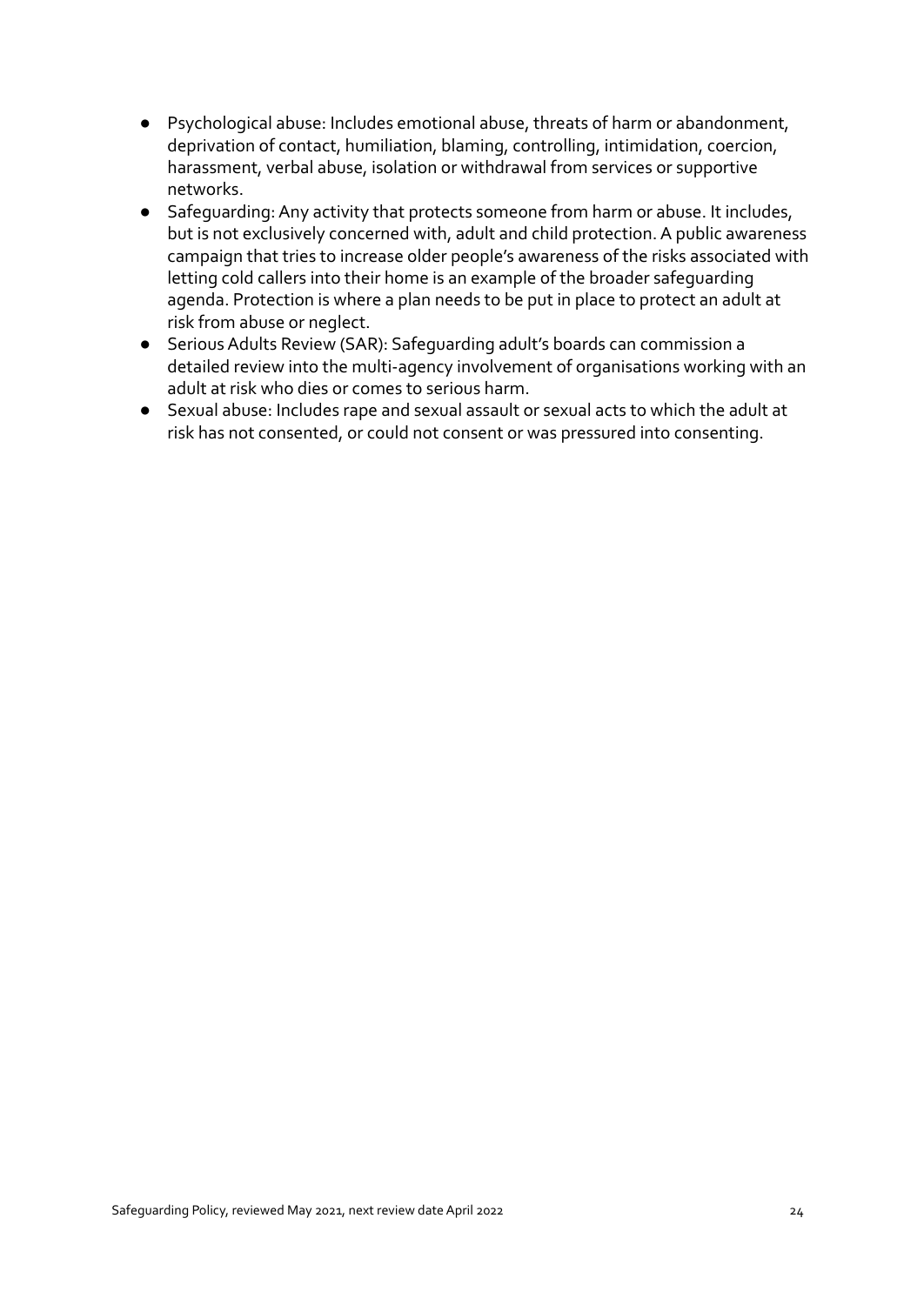# **APPENDIX C: RECOGNITION OF ABUSE AND BULLYING**

#### **Indicators of abuse**

The following are some of the common factors which may signal that there is danger of abuse occurring/having occurred. Considerable caution should be exercised when referring to these indicators as they do not automatically indicate a potentially abusive situation, but sometimes warrant investigation by local authority adult care social services departments, especially where multiple combinations or signs are present. Expert assessment and advice in individual situations can be sought from local authority safeguarding adults/adult protection leads

Predisposing factors which may lead to abuse

- Increased dependency of the individual, leading to a high degree of care being required.
- Multiple dependencies within the family, e.g. young mother having to care for an older relative.
- Multi-generational family structure where there are conflicts of personal interests and personal loyalties.
- Where roles have been reversed, e.g. a domineering parent becomes dependent.
- History of abuse within the family, e.g. domestic violence, abuse of children.
- Overcrowding or poor housing conditions//financial difficulties low income, debts.
- Adult has difficult behaviour which causes high levels of stress for other people, e.g. has hit/abused others, disturbs others at night, and exhibits odd or embarrassing behaviour.
- Other members of the family have ill health (physical or mental) or there may be alcohol or drug dependency.
- There are personal problems within the person's household, e.g. marital, financial.
- Carers are isolated due to the demands of caring and lack practical or emotional support.
- Carers may not have the necessary understanding of the person's condition to enable them to offer appropriate and effective care.

#### Some possible signs of abuse

Financial abuse is the main form of recorded abuse amongst adults. Financial abuse can occur in isolation or, as research has shown, where there are other forms of abuse, (e.g. sexual, psychological/emotional abuse includes emotional abuse, threats of harm or abandonment, deprivation of contact, humiliation, blaming, controlling, intimidation, coercion, harassment, verbal abuse, isolation or withdrawal from services or supporting networks). Neglect and acts of omission include ignoring medical or physical care needs, failure to provide access to appropriate health, social care or educational services, or the withholding of the necessities of life, such as medication, adequate nutrition and heating.

Research has shown that neglect is the most prevalent form of abuse of older people in the UK, with financial abuse a close second.

Discriminatory abuse includes that which is based on a person's disability, age, race, gender, sexual orientation and/or other forms of harassment, slurs or similar treatment.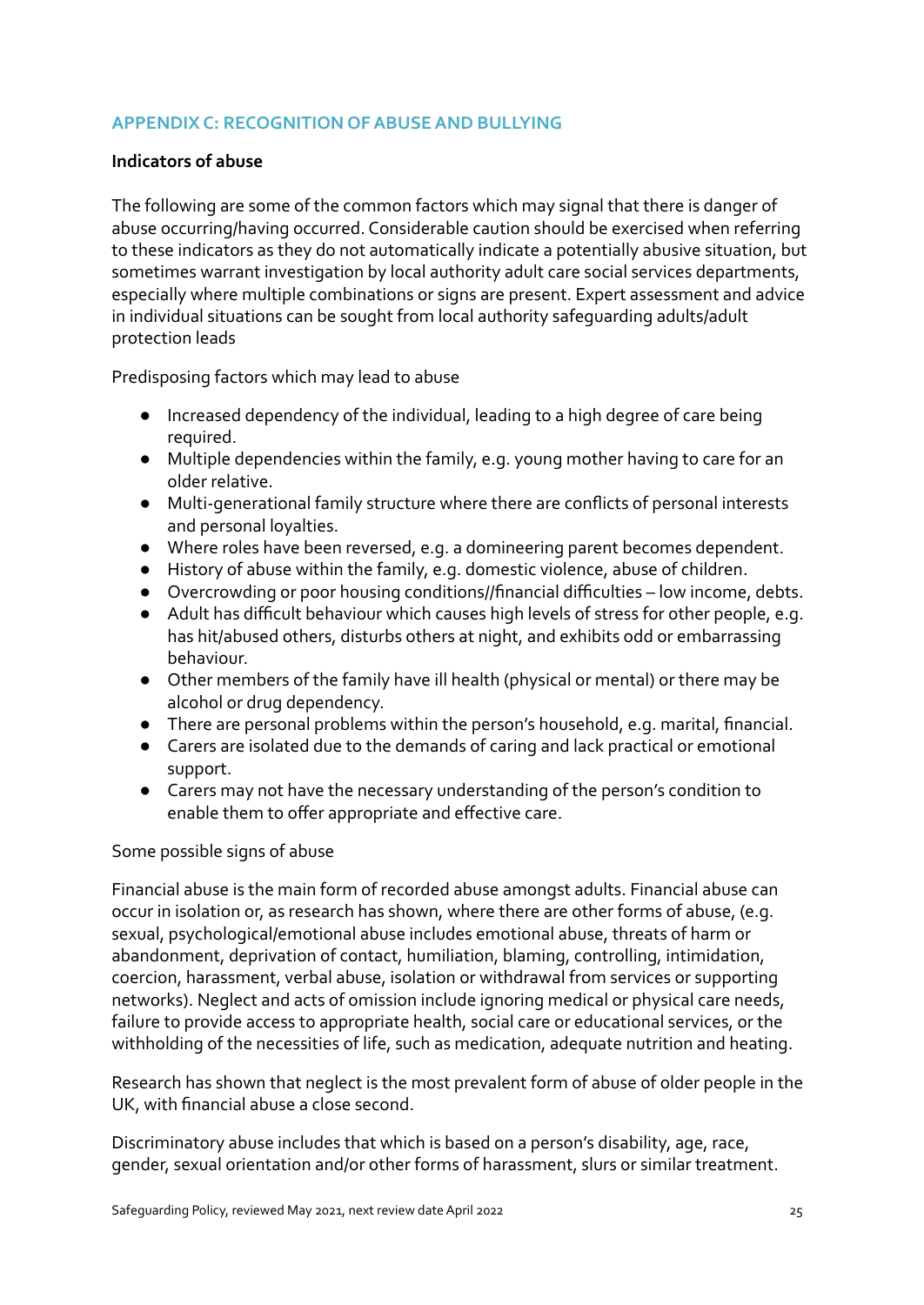Financial or material abuse can range from failure to access benefits, to inadvertent mismanagement and opportunistic exploitation, to deliberate and targeted abuse, often accompanied by threats and intimidation.

It may include theft, fraud, exploitation, pressure in connection with wills, property or inheritance or financial transactions, overcharging or carrying out unnecessary work, or the misuse or misappropriation of property, possessions or benefits.

Common signs of financial abuse

- Unexplained or sudden withdrawals of money from accounts
- Disparity between assets and satisfactory living conditions
- Lack of receptivity to assistance requiring expenditure when finances aren't a problem
- Extraordinary interest by family members or other people in the vulnerable person's assets
- Power of attorney obtained when the person is not able to understand the purpose of what they are signing
- Recent change of deeds or title of property
- Carer apparently only interested in the person's financial affairs and not in their care
- The person who manages the financial affairs is evasive or unco-operative
- Reluctance/refusal to take up care assessed as being needed
- A high level of expenditure without evidence of the person benefiting
- The purchase of items which the person does not require or use
- Personal items going missing from the home
- Unreasonable or inappropriate gifts

#### Common signs of physical abuse

- History of unexpected falls or minor injuries
- Bruising, finger-marks
- Burns
- Injuries/bruising at different states of healing
- Injury shape similar to an object
- Injuries to face/scalp
- History of 'hopping' between agencies or GPs, or reluctance to seek GP help
- Weight loss
- Rapid weight gain
- Subdued personality in presence of carer
- Ulcers, bed sores and being left in wet clothing
- Drowsiness due to too much medication
- Lack of medication, causing recurring crises/hospital admissions

#### Common signs of neglect

- Physical condition is poor, e.g. bed sores, unwashed, ulcers
- Clothing in poor condition, e.g. unclean, wet, ragged
- Inadequate diet or malnutrition
- Untreated injuries or medical problems
- Inconsistent or reluctant contact with health or social care agencies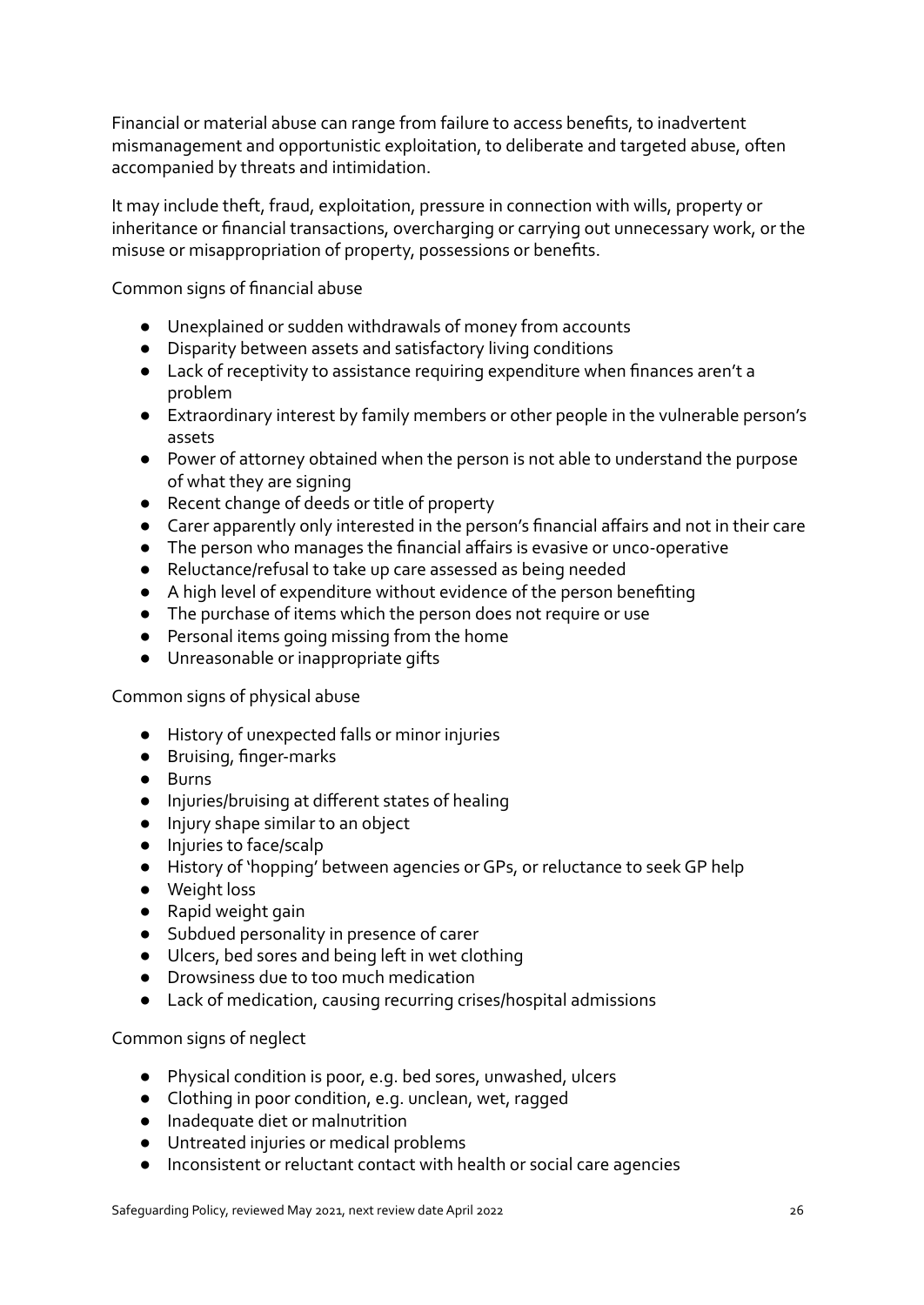- Failure to engage in social interaction
- Refusal of access to callers/visitors
- Inadequate heating
- Failure to give prescribed medication or appropriate medical care
- Poor personal hygiene

Common signs of social and emotional abuse

- Isolation, e.g. being confined to one room and denied social contact
- Unkempt, unwashed, smell of urine/faeces
- Inappropriately/improperly dressed
- Individual may be withdrawn, agitated, anxious
- Change in appetite leading to unusual weight gain/loss
- Insomnia/sleep deprivation or need for excessive sleep
- Tearfulness
- Unexplained paranoia
- Low self-esteem
- Excessive fears
- Confusion
- Agitation

Common signs of sexual abuse

- Partial disclosure, e.g. the person uses repeated phrases like "it's a secret" or "shut up, or I'll hurt you"
- Medical/physical problems such as genital infections, love bites, bruising
- Disturbed behaviour such as sudden withdrawal from activities, loss of previous skills, loss of appetite or difficulty keeping food down, sleeplessness or nightmares, inappropriately seductive behaviour, self-injury
- Behaviour of others the way someone else behaves, talks to or touches the person

Common signs of discriminatory abuse

- Lack of respect shown to an individual
- Signs of a sub-standard service being offered to an individual
- Repeated exclusion from rights such as health, education, employment,
- Criminal justice and civic status
- Hate mail
- Verbal or physical abuse in public places or residential setting

Common signs of institutional abuse

- Inappropriate or poor care
- Misuse of medication
- Inappropriate use of restraint
- Sensory deprivation, e.g. denial of use of spectacles or hearing aid
- Lack of respect shown to the adult at risk
- Denial of visitors or phone calls
- Restricted access to toilet or bathing facilities
- Restricted access to appropriate medical or social care
- Failure to ensure appropriate privacy or personal dignity

Safeguarding Policy, reviewed May 2021, next review date April 2022<br>27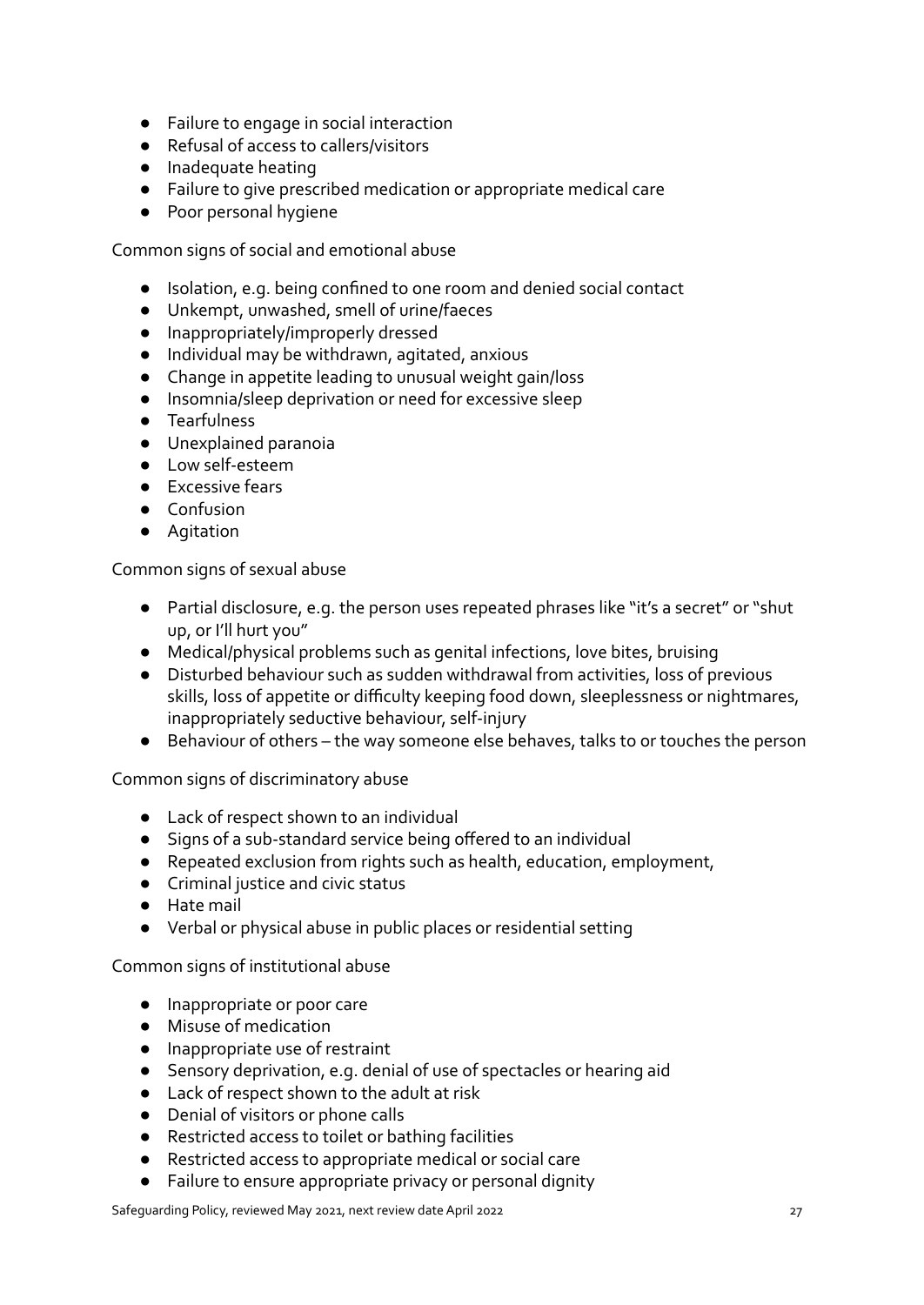- Lack of flexibility or choice, e.g. mealtimes and bedtimes, choice of food
- Lack of personal clothing or possessions
- Controlling relationship between staff and service users
- Poor professional practice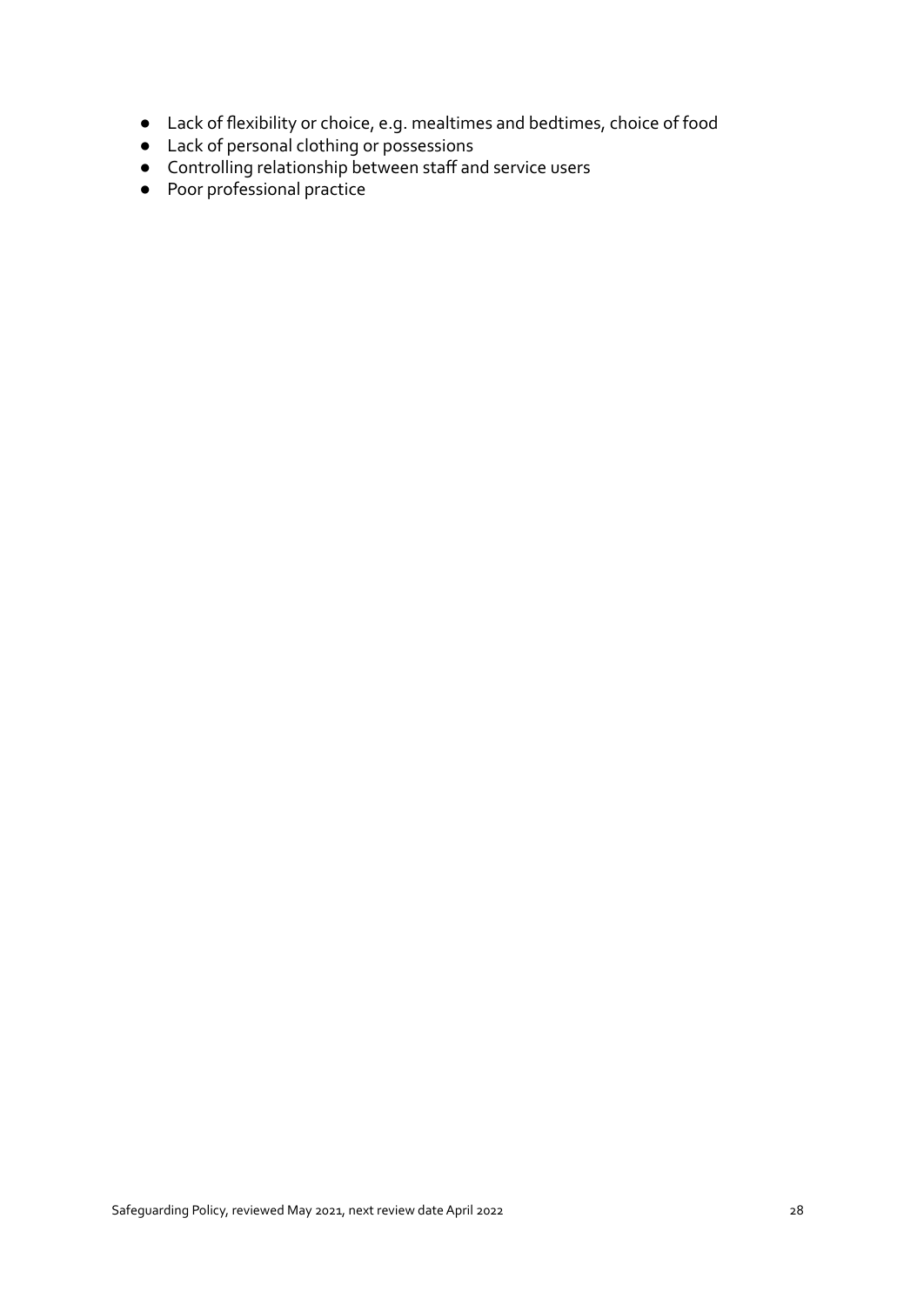# <span id="page-28-0"></span>**APPENDIX D: GOOD PRACTICE GUIDELINES**

Examples of how we to create a positive environment when working with children and adults:

- Work in an open environment, avoid private or unobserved situations
- Treat all children and adults with equal dignity and respect
- Put the welfare, success and achievement of each child first, before the winning or achieving of goals
- Make activities enjoyable and promote fair play
- Maintain a safe and appropriate distance with children and adults
- If physical contact is necessary for demonstrating skills etc, explain and discuss these actions with the person first
- Recognise that caution is required especially when dealing with sensitive moments e.g. when dealing with bullying, bereavement or abuse
- Keep up to date with technical skills, qualifications and insurance requirements
- Be an excellent role model, this includes not drinking alcohol or smoking in the company of children and adults in any work related environment
- Give constructive feedback rather than negative criticism
- Recognise the development needs of children and adults and avoid excessive training or competition.

#### Things to avoid:

You should NEVER allow or take part in any of the following:

- Engage in rough physical or sexually provocative games
- Engage in or allow any form of inappropriate touching
- Allow children and adults to use inappropriate language unchallenged
- Make sexually suggestive comments to a child, even in fun
- Reduce a child, young person or adult at risk to tears, as a form of control
- Allow allegations made by a person to go unchallenged, unrecorded or not acted upon
- Do things of a personal nature for a child, young person or adult at risk that they can do for themselves including things like applying sun cream
- Transport or take children, young people or adults to their home unsupervised
- Administer medication unless specifically trained and approved by the person's parents to do so
- Take a child or adult at risk to the toilet unsupervised.

The list is not exhaustive. Some specific posts and activities may need more detailed guidance. If employees have any concerns about the appropriateness of any practice or action, they should contact their line manager where possible or a senior manager.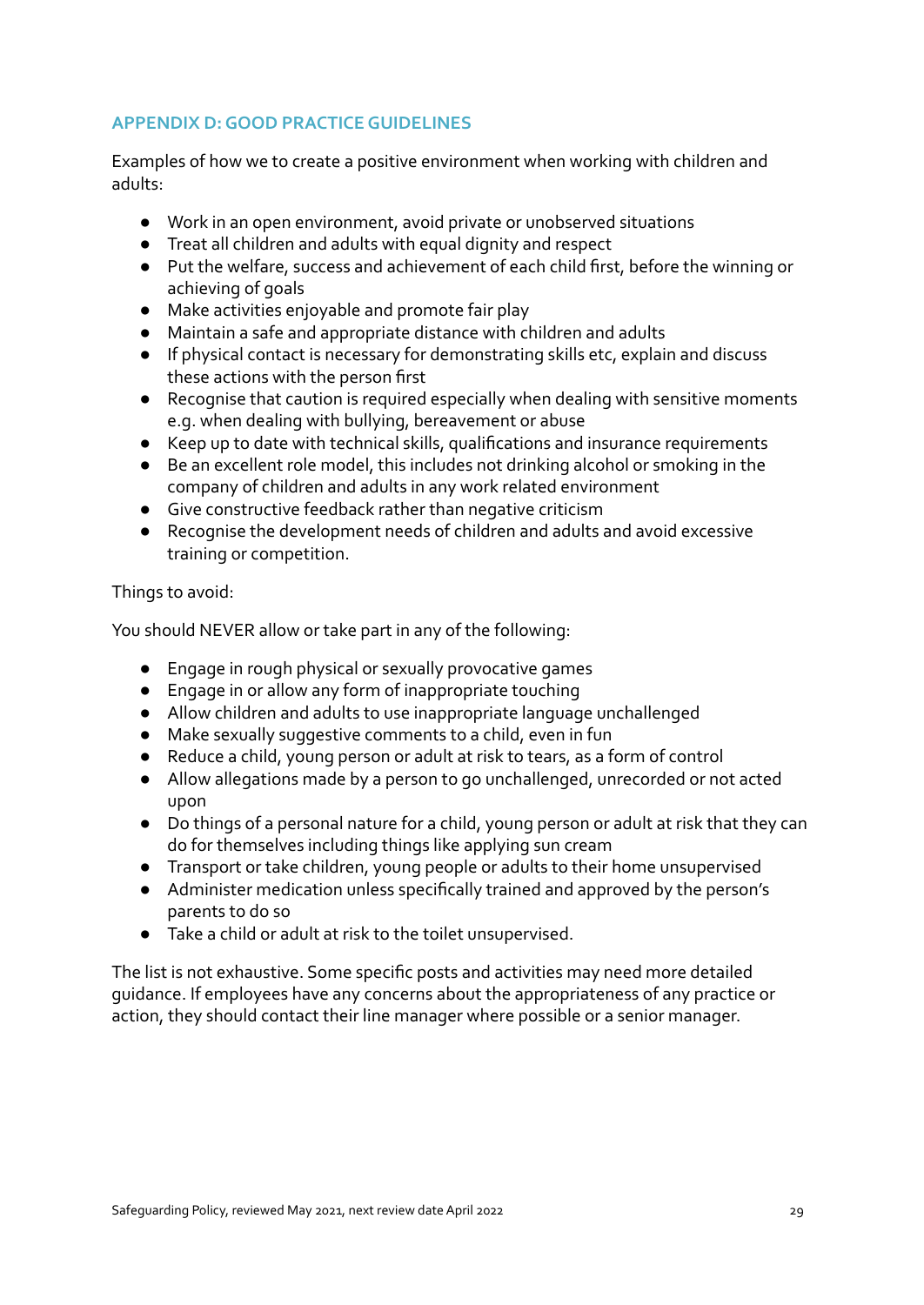## <span id="page-29-0"></span>**APPENDIX E: HANDLING DIFFICULT SITUATIONS**

#### Handling Difficult Situations – Control

Two types of simple control methods can be used in order to prevent injury to the child or adult at risk, other children and adults or significant damage to a property. Simple physical presence as a control involves no contact e.g. standing in front of an exit. Holding or touching to persuade a child or adult at risk to comply with verbal requests e.g. holding a person's hand or using the shoulders to steer a person away from a situation. Wherever possible, steps should be taken in advance to avoid the need for these control methods through dialogue and diversion. If a situation is approaching the point where these methods will not or do not work or if the person is threatening or using violence then the Police should be contacted immediately. If other children or vulnerable people are present in the area, they should, if possible be moved away from the situation.

Procedures to be followed if these control methods are used:

- Notify your line manager immediately after the incident has occurred.
- Complete an accident report form and send this to your line manager and the Health and Safety Officer.

Line managers should then:

- Ensure the report is comprehensive
- Ensure that the parents of the child or adult at risk are informed of the incident and provided with a copy of the report
- Arrange a meeting to discuss the incident with the employee within 24 hours of the incident if possible
- Write up the meeting with the employee and obtain the employee's signature to the accuracy of the discussion notes
- Keep all records of the incident in a secure locked cabinet
- Ensure further training to reduce the risk of this type of incident recurring is provided to the employee if appropriate. Training could include preventative measures and strategies.